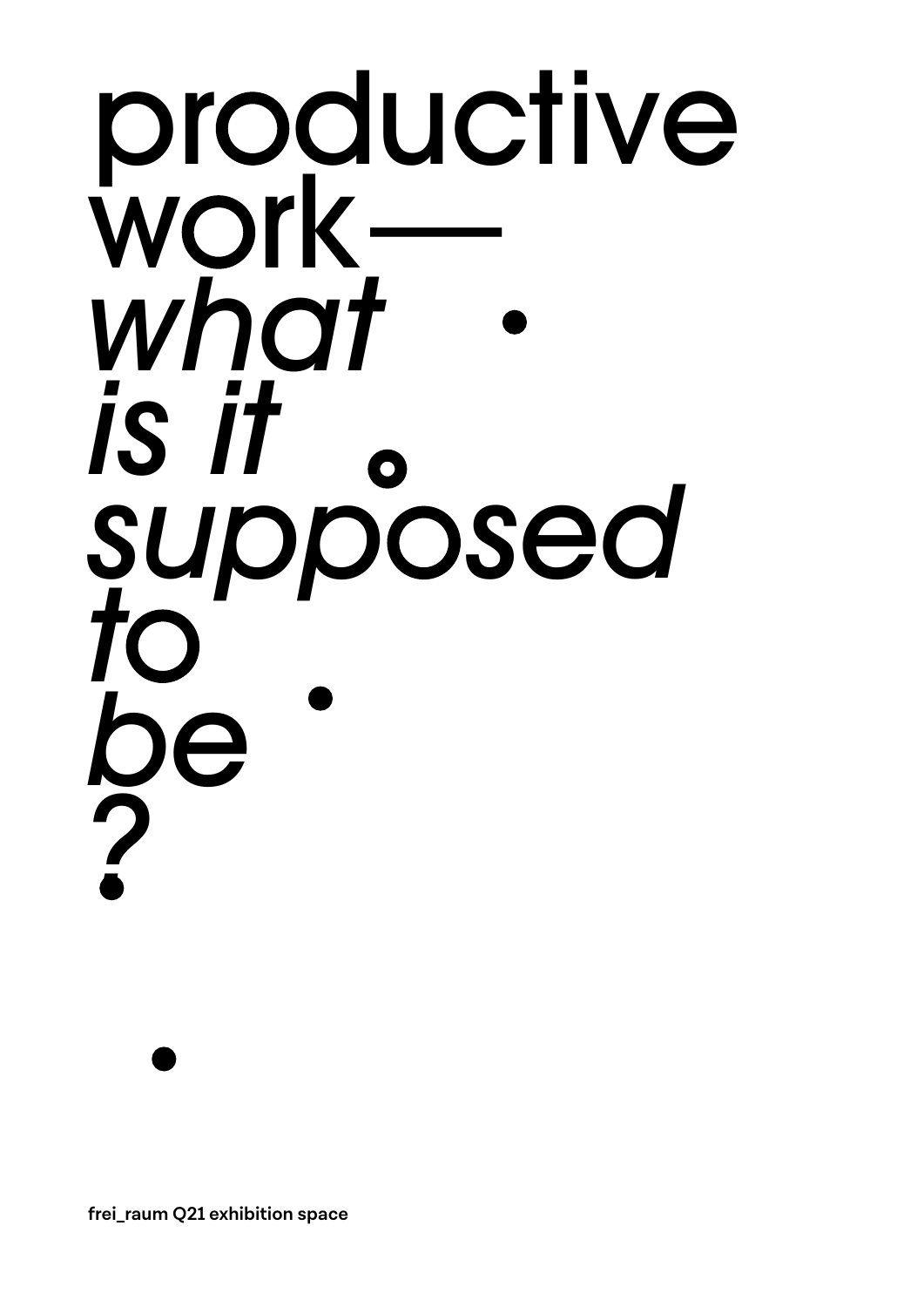### anamarija batista

In dieser Ausstellung wird der Begriff "Produktivität" zur Verhandlung gestellt. Ziel ist es, die Vorstellungen darüber, was als produktiv gilt und wie Produktivität darstellbar ist, unter dem Aspekt individueller und kollektiver Entfaltung zu diskutieren und sie dabei in Bezug zu aus der Gesellschaft abgeleiteten Faktoren wie Arbeit und Austausch zu setzen.

Derzeit wird Produktivität innerhalb mainstream-ökonomischer Ansätze als "Verhältnis zwischen Produktionsergebnis und Faktoreinsatz" definiert, wobei man in der Regel von Arbeitsproduktivität, Kapitalproduktivität und Multifaktorproduktivität spricht. Eine höhere Produktivität kann durch eine optimierte Kombination der Inputs – hier spielen neue Ideen, technologische Innovationen und neue Businessmodelle eine Rolle – erreicht werden.

Als methodologisches Hauptwerkzeug für die Darstellung der Produktivität werden Indikatoren eingesetzt. Sie selbst sind das Ergebnis einer Übersetzungsarbeit, die über die Zahl erfolgt. In Kombination mit verbalen und schriftlichen Argumentationslinien erreichen sie einen hohen Abstraktionsgrad und werden als Steuerungs- und Analyseinstrumentarien angewendet.

Die berechneten Indikatoren bilden eine Grundlage für politische und ökonomische Entscheidungen und beeinflussen damit die Gestaltung gelebter Realitäten. Insbesondere in Anbetracht der aktuellen gesellschaftlichen Entwicklungen, die durch den vermehrten Einsatz von digitalen Tools und Robotern unsere Arbeitsund Wohnverhältnisse verändern, ist es notwendig, die Auseinandersetzung

**Productive Work highlights the concept of "productivity" from diverse perspec tives and makes clear that it should be discussed in terms of structural and ideological conditions and qualities. For**  how productivity is defined is the result **of social ideas and convictions.**

**In today's mainstream economy, it is specified as "the relationship between production output and factor input," with a distinction normally being made between labour productivity, capital productivity and multifactor produc tivity. Higher productivity is achieved through technological innovation, new business models etc.**

**As far as representation is concerned,**  indicators serve as the main method**ological device for measuring and depicting productivity. They are the result of a translation process that is primarily described numerically. When combined with verbally formulated and written lines of argument, these generated indicators can reach a high degree of abstraction. In this form, they act as a tool for analysis and control. Providing a basis for political and economic decision-making, as a consequence they influence the design of lived realities. Especially in view of the social developments currently transforming our working and living conditions as a result of the increasing use of digital tools and robots, it is mandatory to debate both the methodological procedures and the significance of indicators, not only within economics but in a broader social context.** 

**Seeking to stimulate reflection on conceptual realities, the artistic works shown present a series of experimental**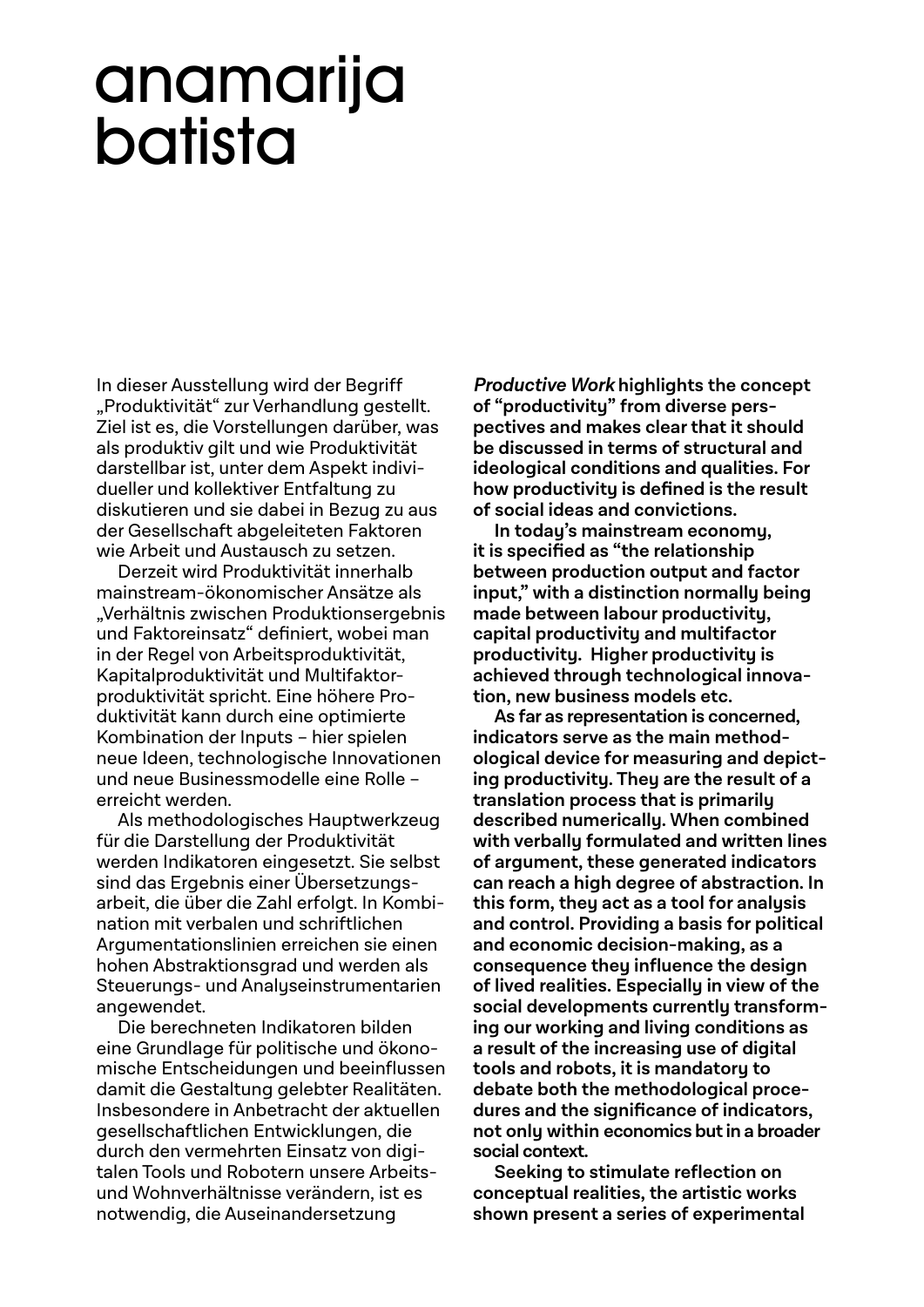über methodische Verfahrensweisen und die Aussagekraft von Indikatoren, nicht nur innerhalb der Wirtschaftswissenschaften, sondern auch in einem breiten gesellschaftlichen Kontext, zu führen.

Um ein Nachdenken über begriffliche Realitäten anzuregen, präsentieren die gezeigten künstlerischen Arbeiten eine Reihe experimenteller Settings, die in "ungewöhnlicher" Weise Aspekte der Produktivität beleuchten bzw. die Frage ihrer Kontextualisierung stellen. Sie können als Denkfiguren rezipiert werden, als Erweiterungen diagrammatischer und tabellarischer Repräsentationsformen – hier insbesondere in Bezug auf den essentiellen begrifflichen und gesellschaftlichen Diskurs. Wie Produktivität definiert und was als Ressource ihrer Hervorbringung begriffen wird, ist schließlich das Ergebnis gesellschaftlicher Vorstellungen und Überzeugungen. Auch Diagramme seien Denkfiguren, argumentiert Marcus Burkhardt. Sie können als "externalisierte Kognitionen" charakterisiert werden, die Schlussfolgerungen erlauben und suggerieren. "In einer medialen Kopplung abduktiver, deduktiver und induktiver Denkprozesse figurieren Diagramme als Übersetzungen und Darstellungen von Relationen, die immer auch latente Narrative involvieren." **<sup>1</sup>**

Es stellt sich die Frage, welche Wunschvorstellungen und Visionen im Jahr 2018 in Hinblick auf die Produktivität und damit einhergehende Produktionsverhältnisse formuliert werden können. Wünscht man sich heute einen mühelosen Arbeitsalltag, in dem die eigenen Fähigkeiten durch den Einsatz äußerlicher Faktoren (wie z. B. Technologien, Handbücher etc.) zum Vorschein kommen, oder soll die gesteigerte Produktivität eine Verkürzung von Arbeitszeiten herbeiführen, wie John Maynard Keynes es im Jahr 1930 prognostizierte? **<sup>2</sup>**Er nahm an, dass 2030

**settings by compiling aspects of productivity in an unusual way or by posing questions of their contextualisation. They can be understood as figures of thought, as extensions of diagrammatic and tabular forms of representation – in particular in response to the key conceptual and social discourses. The definition of productivity and what is understood as a resource for its coming into being is ultimately the result of social ideas and beliefs. Diagrams are also figures of thought, argues Marcus Burkhardt. They can be characterised as "externalised cognitions" allowing and suggesting conclusions. "In a media coupling of abductive, deductive, and inductive thinking processes, diagrams appear as translations and representations of relations which always involve latent narratives." <sup>1</sup>**

**Based on these observations, the question arises of which forecasts and visions can be formulated in 2018 with regard to productivity and the associated production conditions. Do we wish for effortless day-to-day work in which one's own ability comes to light through the use of external factors (such as technologies, manuals, etc.), or could heightened productivity lead to shorter working hours, as John Maynard Keynes predicted in 1930?<sup>2</sup>**

**He assumed that – due to increasing productivity – by 2030 people would be**  relieved of "oppressive economic worries". Or is the vision of lively participation **and active decision-making power with regard to the question of the input-output ratio and the working conditions the most desirable scenario?**

**Based on Bertolt Brecht's concept – "We must make production into the proper content of life and so organize it, furbish it with such freedoms and liberties, that it is attractive in itself" – this** 

<sup>1</sup> Burkhardt, Marcus (2011): "Sehend denken: Figurationen der Informationsvisualisierung", Tagung "Was sind Denkfiguren? Figurationen unbegrifflichen Denkens in Metaphern, Diagrammen und Kritzeleien" veranstaltet vom Graduiertenkolleg "Schriftbildlichkeit" in Kooperation mit dem International Graduate Centre for the Study of Culture, Freie Universität Berlin, 25.-26. Februar 2011.

<sup>2</sup> Keynes, John Maynard (1930): "Economic Possibilities for our Grandchildren", Essays in Persuasion, New York: W.W. Norton & Co., 1963, S. 358–373.

**<sup>1</sup> Burkhardt, Marcus (2011): "Thinking visually: Figurations of information visualisation" – conference**  "What are thinking figures? Figurations of inconceiv**able thinking in metaphors, diagrams and scribbles", organised by the "Schriftbildlich" graduate college in cooperation with the International Graduate Centre for the Study of Culture, Free University Berlin, 25–26 February 2011.**

**<sup>2</sup> Keynes, John Maynard (1930): "Economic Possibilities for our Grandchildren", Essays in Persuasion, New York: W.W. Norton & Co, 1963, 358–373.**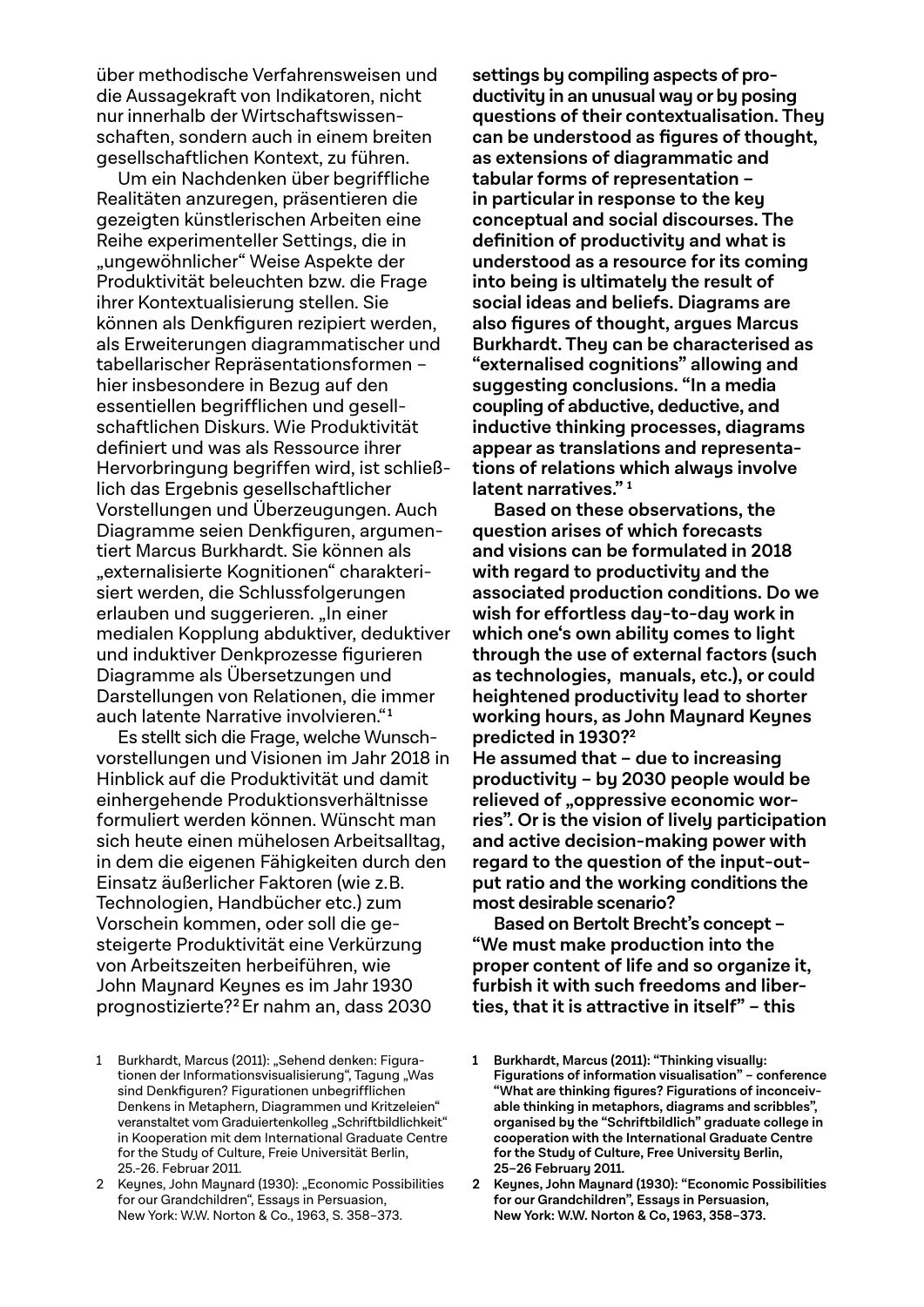die Menschen aufgrund der steigenden Produktivität von den "drückenden wirtschaftlichen Sorgen erlöst sein" würden. Seiner Einschätzung nach sollte dann eine 15 Stunden Arbeitswoche für die Befriedigung existentieller Lebensbedürfnisse ausreichen. Oder ist vielmehr die Umsetzung von Visionen und aktive Entscheidungsmacht in Bezug auf die Frage des Input-Output-Verhältnisses und der Arbeitsrahmenbedingungen erstrebenswert?

Dem Gedanken Bertolt Brechts folgend – "Wir müssen das Produzieren zum eigentlichen Lebensinhalt machen und es so gestalten, es mit so viel Freiheit und Freiheiten ausstatten, daß es an sich verlockend ist."<sup>3</sup> – wird der Begriff "Produktivität" in dieser Ausstellung aus mehreren Blickrichtungen beleuchtet und de-konstruiert. Dabei werden, wie bereits erwähnt, die einzelnen Arbeiten als experimentelle Settings, als Denkfiguren, gedacht, die die Gestalt der Produktivität berühren und verformen.

Innerhalb der Ausstellung sind vielfältige Querbezüge denkbar. Eine mögliche Lesart soll hier mit folgenden vier Themenschwerpunkten skizziert werden:

- Produktivität im Sinne der Repräsentation und Messung von Arbeitsergebnissen (Dušica Dražić, Igor Eškinja, Irena Sladoje & Iva Simčić)
- Produktivität im Sinne des Kontrollverhältnisses zwischen Mensch und Maschine (Ana Hušman, Christina Lammer, Nina Kurtela & Hana Erdman, Alicja Rogalska & Łukasz Surowiec, Nika Rukavina)
- Störung als Drehschraube der Produktivitätsbedingungen (Tomislav Gotovac & Dražen Žarković, Jiří Kovanda, Tihana Mandušić, Borjana Ventzislavova)
- Produktivität in Bezug zur Transformation gesellschaftlicher Visionen und Lebensverhältnisse (Bar du Bois, Dariia Kuzmych & Svitlana Selezneva, Damir Nikšić)

**exhibition illuminates and de-constructs the term productivity from several perspectives. As already mentioned, the individual works are understood as experimental settings, as figures of thought that touch and warp the form of productivity.**

**Various cross-references are possible within the exhibition. One is briefly indicated here proposing the following four topics:** 

- - **Productivity in the sense of the representation and measuring of output (Dušica Dražić, Igor Eškinja, Irena Sladoje & Iva Simčić)**
- - **Productivity in the sense of the control-relationship between human and machine (Ana Hušman, Christina Lammer, Nina Kurtela & Hana Erdman, Alicja Rogalska & Łukasz Surowiec, Nika Rukavina)**
- - **Disorder as the tightening screw of productivity conditions (Tomislav Gotovac, Jiří Kovanda, Tihana Mandušić, Borjana Ventzislavova)**
- - **Productivity in relation to the transformation of social visions and living circumstances (Bar du Bois, Dariia Kuzmych & Svitlana Selezneva, Damir Nikšić)**

**3 Brecht, Bertolt (1953): on June 1953, in: Collected Works, Volume 20, pub. Suhrkamp Verlag in cooperation with Elisabeth Hauptmann, Frankfurt a. M., 1967, 327.**

<sup>3</sup> Brecht, Bertolt (1953): Zum Juni 1953, in: Gesammelte Werke, Band 20. Hrsg. vom Suhrkamp Verlag in Zusammenarbeit mit Elisabeth Hauptmann, Frankfurt a. M., 1967, S.327.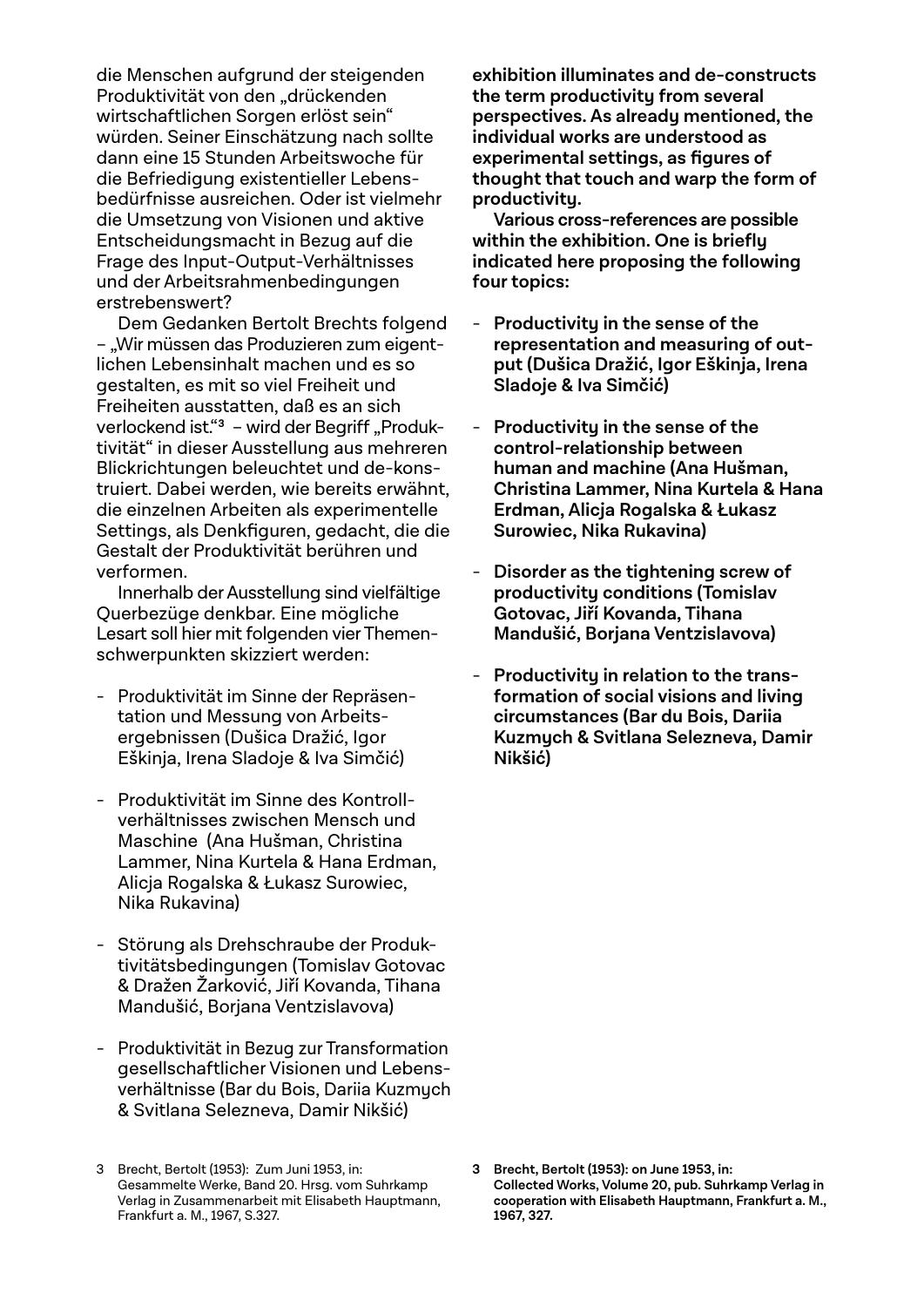### Bar du Bois Andreas Harrer, Florian Pfaffenberger, Julian Turner *Bar du Bois*

**2017 Bar, pedestals, lamps, beer crates, mixed materials 167 x 44 x 90 cm, installation size variable**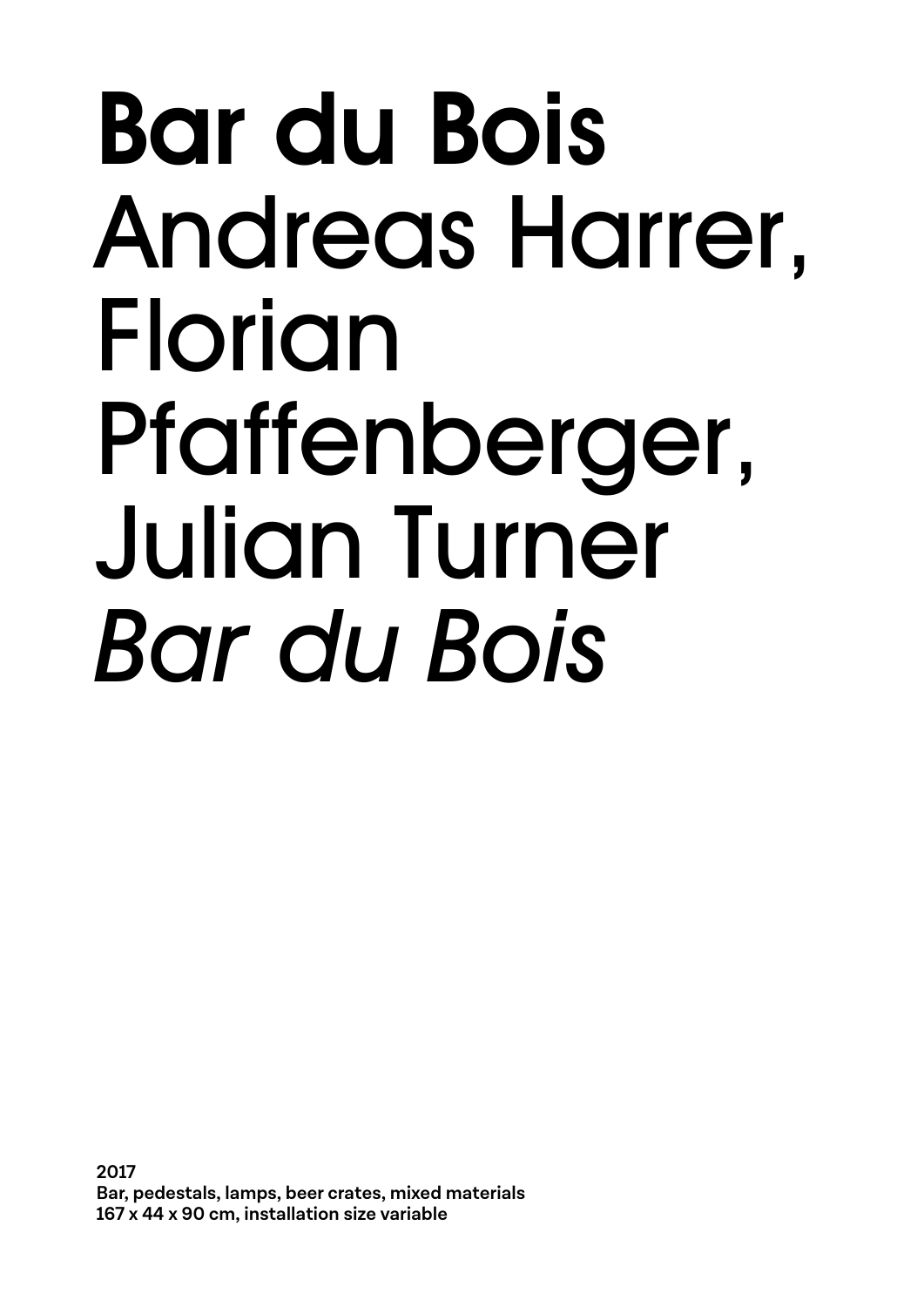**What is a bar? A horizontal plane on which to place one's beer. This minimal**  definition was offered bu Florian Pfaffen**berger and Julian Turner in a collaboration prior to the founding of Bar du Bois. In 2012 at "L'Ocean Licker, Vienna", they mounted a 'BAR' sign and a retro-looking 'forno' sign as two narrow bar counters while "Velkopopovicky Kozel" beer on tap was offered.**<sup>1</sup>  **When, a year later, the artists opened Bar du Bois at Bauernmarkt 9, several aspects were added to their minute proposal. While the title Bar du Bois – wooden bar – still acted as a reminder of the basic function of the counter, the bar became fully operational. Drinks were served, furnishings beyond the mere essentials were needed. For the outfi tting of the space – seats and tables, lighting, curtains, ashtrays – artists were commissioned, their works not only being used but also displayed. The bar turned into a volatile collaborative project that hosted temporary exhibitions as well as afternoons of bingo and travelled to other places such as the Vienna Contemporary, the Art Exhibition Parallel and the Halle für Kunst, Lüneburg. All the elements usually excluded from the spaces of art – bodies, people, their interaction and consumption – were vital elements of Bar du Bois' operating principles.**

**The messy overlay of the different functions of bar and exhibition space leads to yet another question: What is a gallery? A flexible space constituted by vertical planes to hang pictures or to project images, and horizontal supports to place objects on? These components seemed to be readily provided by the bar's space in the Bauernmarkt passage. If a panel can hold a beer, couldn't it carry an appropriately sized sculpture just as easily? If a wall can support a weary bar guest, couldn't it hold a painting?** 

**An exhibition space could be just a set of walls and a floor in a room dedicated to chatting and getting drunk at the same time as viewing art. The bar's modus operandi may not be a universally applicable utopian concept as it is precisely not an abstract, formal proposition but a very specific constellation that allows for diverse and spontaneous approaches to the production of art and its display. The changing set of collaborators, of audiences,**

Was ist eine Bar? Eine horizontale Fläche, auf der man sein Bier abstellen kann. Mit dieser Minimaldefinition warteten Florian Pfaffenberger und Julian Turner noch vor der Gründung der Bar du Bois im Zuge eines anderen gemeinsamen Projektes auf. 2012 montierten sie ein Schild mit der Aufschrift "BAR" und ein weiteres mit der Aufschrift "forno" als zwei schmale Bartresen im Off-Space "L'Ocean Licker" in Wien und schenkten dazu Bier der Marke "Velkopopovický Kozel" vom Fass aus.**<sup>1</sup>** Als die beiden Künstler im Jahr darauf am Bauernmarkt 9 die Bar du Bois eröffneten, erweiterten sie ihre reduzierte Proposition. Während der Name Bar du Bois – Bar aus Holz – weiterhin an die Grundfunktion des Tresens erinnerte, ging die Bar vollumfänglich in Betrieb. Drinks wurden serviert und es wurden Einrichtungsgegenstände über die Grundfunktion hinaus benötigt. Künstlerinnen und Künstler wurden beauftragt, den Raum mit Sitzgelegenheiten, Tischen, Lampen, Vorhängen und Aschenbechern auszustatten. Ihre Arbeiten wurden nicht nur benützt, sondern zugleich auch ausgestellt, wodurch die Bar zu einem sich fortwährend wandelnden kollaborativen Projekt avancierte. Es gab wechselnde Ausstellungen, Bingo-Nachmittage und gelegentliche Gastspiele an anderen Orten, etwa bei der Parallel Vienna und in der Halle für Kunst in Lüneburg. Alles, was in Kunsträumen üblicherweise deplatziert wirkt – Körper, Menschen, deren Interaktion und Konsumation –, war unerlässlich für die Funktionsweise der Bar du Bois.

Dieses unkonventionelle Ineinandergreifen von Bar und Ausstellungsraum wirft eine weitere Frage auf: Was ist ein Ausstellungsraum? Ein flexibler Raum, begrenzt von vertikalen Flächen zum Hängen oder Projizieren von Bildern sowie einer horizontalen Fläche zum Platzieren von Objekten?

Ein Ausstellungsraum, so die erweiterte Proposition, könnte ja auch einfach aus ein paar Wänden und einem Boden bestehen – in einem Raum, in dem man sich unterhalten und betrinken kann, während man gleichzeitig Kunst betrachtet. Die Funktionsweise der Bar mag nicht als universales utopisches Konzept anwendbar sein, zumal sie eben keinen abstrakten, formalen Entwurf vorlegt,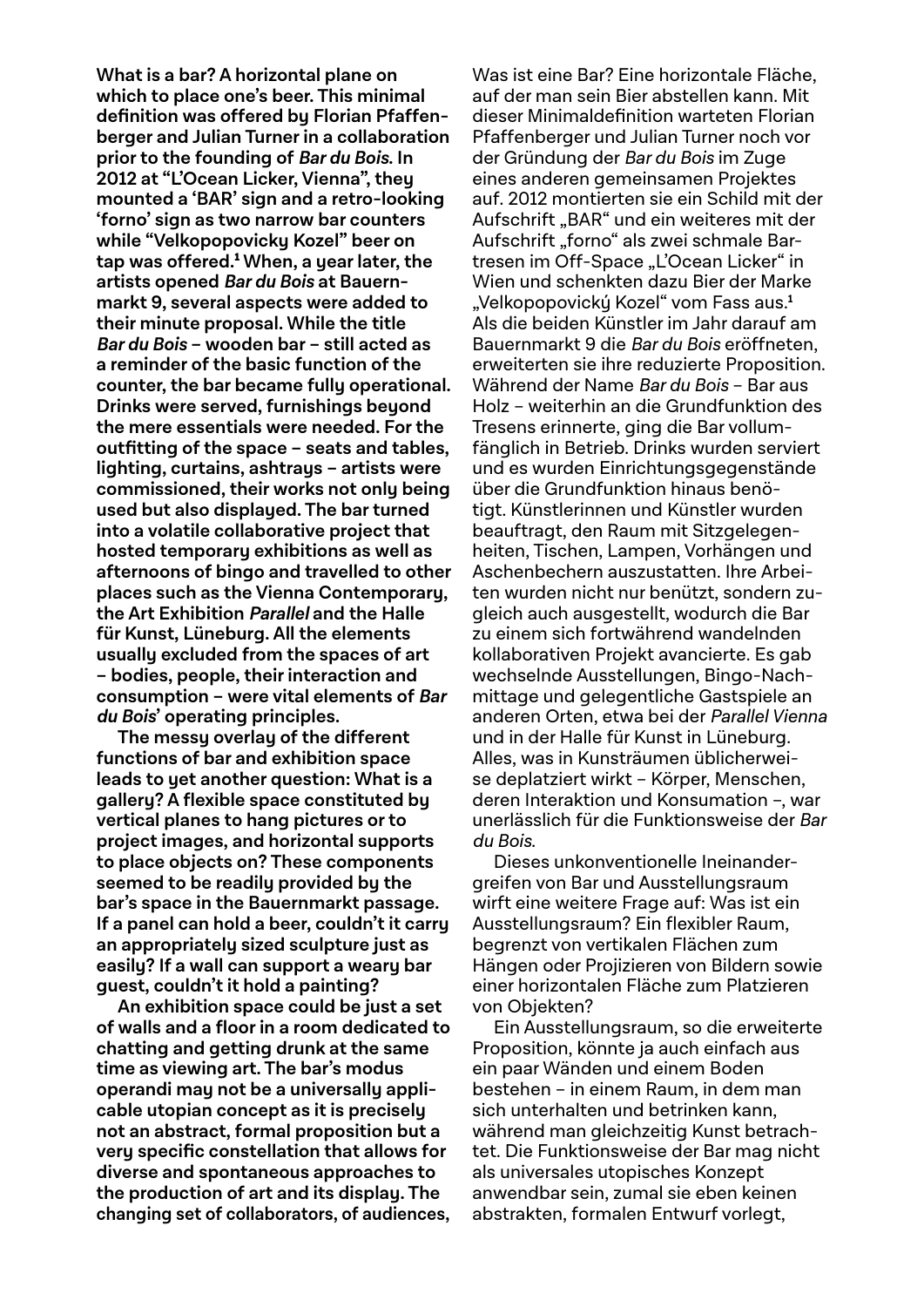**and regulars, the liminal status of the bar furnishings/art works between art and design, the transitional makeshift character of the whole are all vital to Bar du Bois, and may even mark a distinctively Viennese moment**<sup>2</sup>  **in the often lamented workings of the 'global white cube'.**<sup>3</sup>

sondern eine spezifische Konstellation, die spontane und vielfältige Zugänge zum Produzieren und Ausstellen von Kunst ermöglicht. Die wechselnden Mitwirkenden, Besucher\_innen und Stammgäste, der ambivalente Status der Barmöbel/ Kunstwerke zwischen Kunst und Design und die improvisierte, bloß temporäre Qualität der Gesamtheit zeichnen die Bar du Bois aus und sind vielleicht sogar eine ausgesprochen wienerische Antwort**<sup>2</sup>** auf die oft bemängelten Mechanismen des "globalen White Cube".**<sup>3</sup>**

### **Barbara Reisinger**

**This text was written for the publication "Ephemeral Space. The Lenikus Collection" which will be published in autumn 2018 by Verlag für moderne Kunst.**

Dieser Text wurde für die Publikation der Sammlung Lenikus mit dem Titel "Ephemeral Space. The Lenikus Collection" verfasst, die im Herbst 2018 im Verlag für moderne Kunst erscheint.

**1 L'Ocean Licker was an artist-run bar that hosted exhibitions in two vitrines (later: on the walls) just outside of the bar space in a passageway at Praterstern. It was run by Lucie Stahl and Will Benedict from mid-2011 until the end of 2012.**

**2 Recently the designing of interiors, pieces of furniture, and especially bars has been designated as a Viennese tendency at two instances: Helen Chang/Dominikus Müller, 'Vienna Interiorism', in: Frieze d/e, no. 12, December 2013 – February 2014, pp. 60–69; Thomas Mießgang, 'The Bar. The History of the Artists' Bar in Vienna', in: Spike Art Quaterly no. 45, autumn 2015.**

**3 Especially such local initiatives and their specificities can be seen as counteracting a globally uniform standard of display for contemporary art while it might be virtually impossible for such deviations to manifest themselves in an art fair gallery booth. On the 'global white cube', see: Elena Filipovic, 'The Global White Cube', in: Elena Filipovic/ Marieke van Hal/Solveig Østebø (eds.), The Biennial Reader, Ostfildern 2010, pp. 322–45; Angela Dimitrakaki, 'Art, Globalisation and the Exhibition Form', in: Third Text, vol. 26, no. 3, 2012, pp. 305–19.**

**1 L'Ocean Licker war eine von Kunstschaffenden betriebene Bar, die in zwei Schaukästen (später an den Wänden) unmittelbar vor dem Lokal in einer Passage am Praterstern Kunst ausstellte. Geführt wurde sie von Mitte 2011 bis Ende 2012 von Lucie Stahl und Will Benedict.**

**2 In jüngerer Zeit wurde die Gestaltung von Innenräumen, Möbelstücken und vor allem Bars in zwei Fällen als typisch wienerisches Phänomen bezeichnet: Helen Chang/ Dominikus Müller, "Wien von innen", in: Frieze d/e, Nr. 12, Dezember 2013 – Februar 2014, S. 60–69; Thomas Mießgang, "Die Bar. Die Geschichte der Künstler-Bar in Wien", in: Spike Art Quaterly Nr. 45, Herbst 2015.**

**3 Vor allem derartige lokale Initiativen und ihre Spezifitäten können als Gegenbewegung zu einer globalen Gleichförmigkeit der Ausstellungsform zeitgenössischer Kunst angesehen werden, wobei es praktisch unmöglich sein dürfte, Abweichungen dieser Art in den normierten Galeriekojen internationaler Kunstmessen überhaupt zur Erscheinung zu bringen. Zum "globalen White Cube" siehe Elena Filipovic, "The Global White Cube", in: Elena Filipovic/ Marieke van Hal/Solveig Østebø (Hrsg.), The Biennial Reader, Ostfildern 2010, S. 322–345; Angela Dimitrakaki, "Art, Globalisation and the Exhibition Form", in: Third Text, Bd. 26, Nr. 3, 2012, S. 305–319.**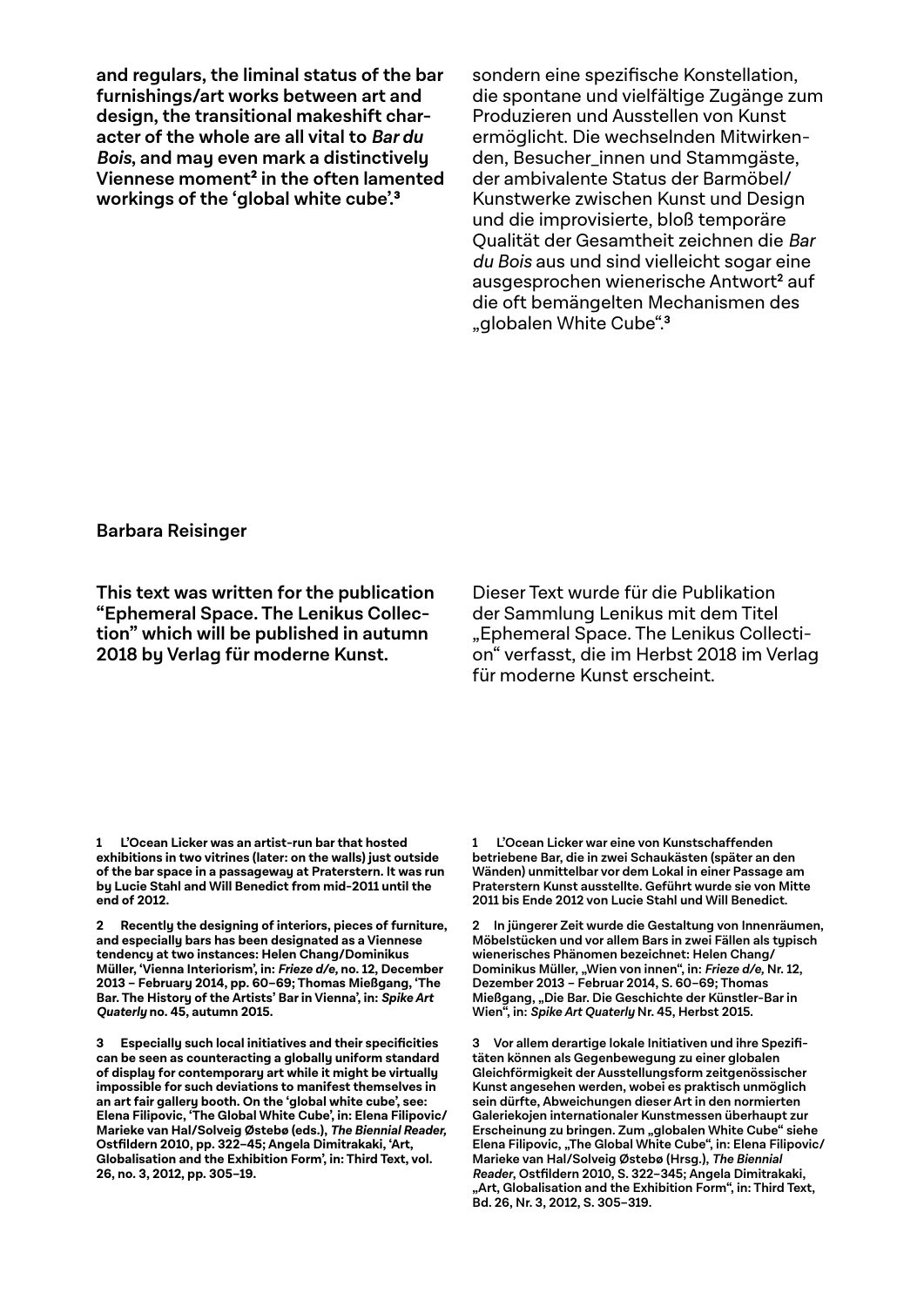### Dušica Dražić *Seaside*

**2018 drawing ballpoint pen on paper variable dimensions**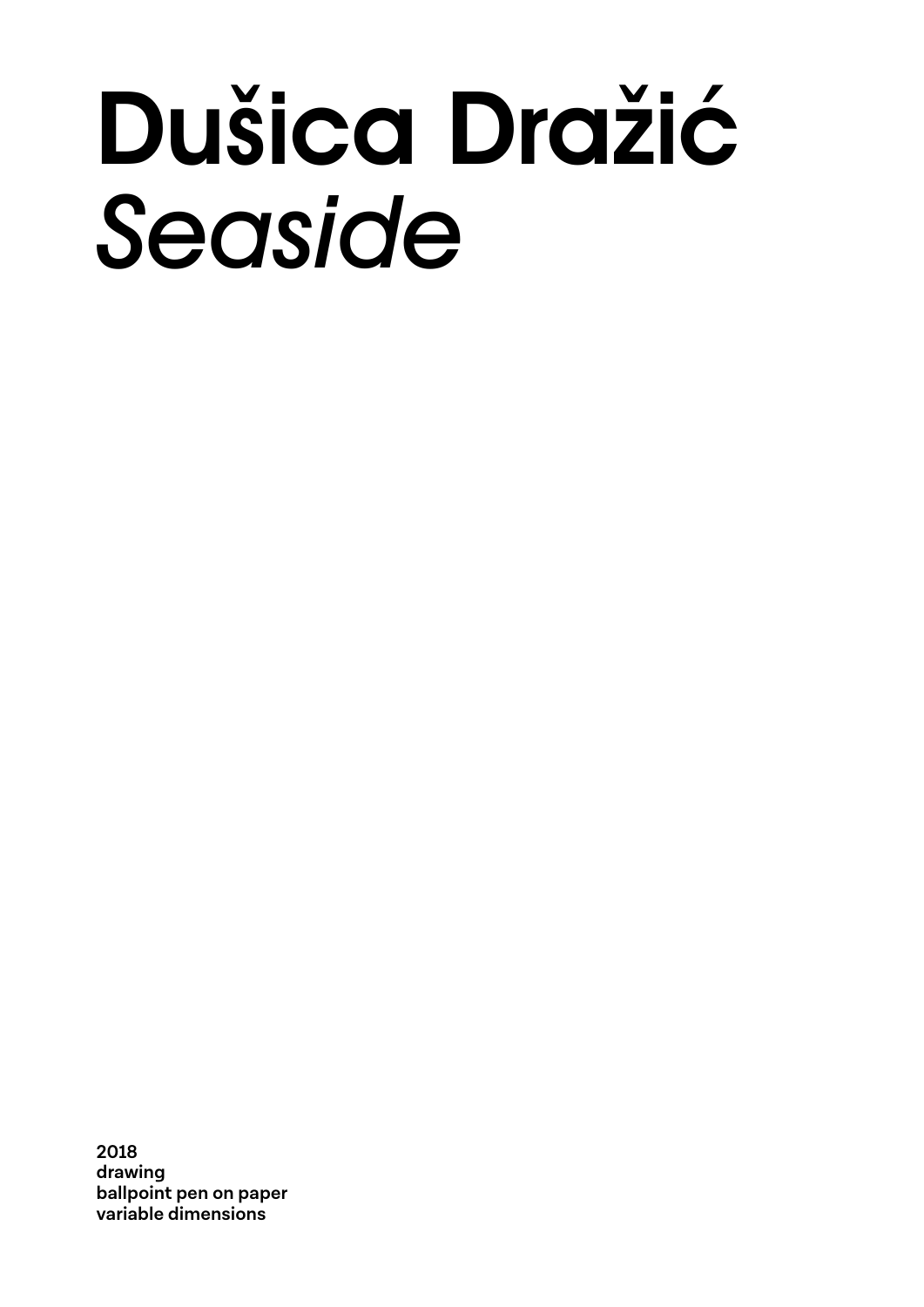**"Take a new ballpoint pen. The simple one. The cheapest one. The most common one. Draw a line until the pen is empty. The length of the line is equal to the distance from the chair you sit in to the seaside.", said a teacher to his students somewhere in Belgium.**

**I took a new ballpoint pen. The simple one. The cheapest one. The most common one. I drew a line until the pen was empty.** 

**Working conditions were simple, yet sufficient. I needed an office desk, a chair and a lamp. The materials I used were paper, a ballpoint pen and a ruler. A repetitive task was performed. After two months, many hours later, the work was finished.**

**While drawing a line I was remembering my childhood. Those summers, carefree days spent at the Adriatic seaside with my parents and my grandma. Friends who I would meet on the first day of arrival. Heat. The taste of salt. Sunscreen smell. Wizened fingertips. Hedgehogs in gardens.**

**While drawing a line I was daydreaming about the seaside. Teaching my son to swim. Picking ripe figs on the way to the beach. The pleasant shock in my body when diving into the sea for the first time.**

**While drawing a line I was thinking about what I needed to do to be able to go to the seaside."**

**These are the thoughts of the artist Dušica Dražić about her work. Here she addresses the question of the constellation between work and leisure or that between obligation and independence. While a school is associated as a place of knowledge production and thus a place of work, the sea represents a symbolic place of leisure. How do we separate these spaces from each other and how do we measure the distance between them? What instruments are available? Which meanings are attributed to them?**

"Nimm einen neuen Kugelschreiber. Den einfachsten. Den günstigsten. Einen ganz gewöhnlichen. Zeichne eine Linie, bis der Stift leer ist. Die Länge der Linie entspricht der Entfernung vom Stuhl, auf dem du sitzt, bis zum Meer", sagte ein Lehrer irgendwo in Belgien zu seinen Schüler\_innen.

Ich nahm einen neuen Kugelschreiber. Den einfachsten. Den günstigsten. Einen ganz üblichen. Ich zeichnete eine Linie, bis der Kugelschreiber leer war.

Die Arbeitsbedingungen waren einfach, doch ausreichend. Als Materialien verwendete ich Papier, einen Kugelschreiber und ein Lineal. Eine sich wiederholende Aufgabe wurde ausgeführt. Nach zwei Monaten, viele Stunden später, war das Werk vollendet.

Während ich eine Linie zeichnete, erinnerte ich mich an meine Kindheit. Diese Sommer, sorglose Tage, die ich mit meinen Eltern und meiner Großmutter an der Adriaküste verbrachte. Freunde, die ich immer am ersten Tag der Ankunft wiedertraf. Hitze. Der Geschmack von Salz. Der Geruch von Sonnencreme. Schrumpelige Fingerspitzen. Igel in Gärten.

Während ich eine Linie zeichnete, träumte ich von der Küste. Meinem Sohn das Schwimmen beibringen. Am Weg zum Strand reife Feigen pflücken. Der angenehme Schock in meinem Körper, wenn ich zum ersten Mal ins Meer eintauche.

Während ich eine Linie zeichnete, dachte ich darüber nach, was ich tun musste, um ans Meer fahren zu können."

Dies sind die Gedanken der Künstlerin Dušica Dražić zu ihrer Arbeit. In dieser thematisiert sie die Frage der Konstellation von Arbeit und Freizeit bzw. zwischen Verpflichtung und Ungebundenheit. Während man mit der Schule eine Stätte der Wissensproduktion assoziiert und sie somit als Arbeitsort begriffen werden kann, ist das Meer ein symbolischer Ort der Freizeit. Wie grenzt man heute diese Räume voneinander ab bzw. wie misst man den Abstand zwischen ihnen? Welche Mittel stehen zur Verfügung? Welche Bedeutungen werden ihnen zugeschrieben?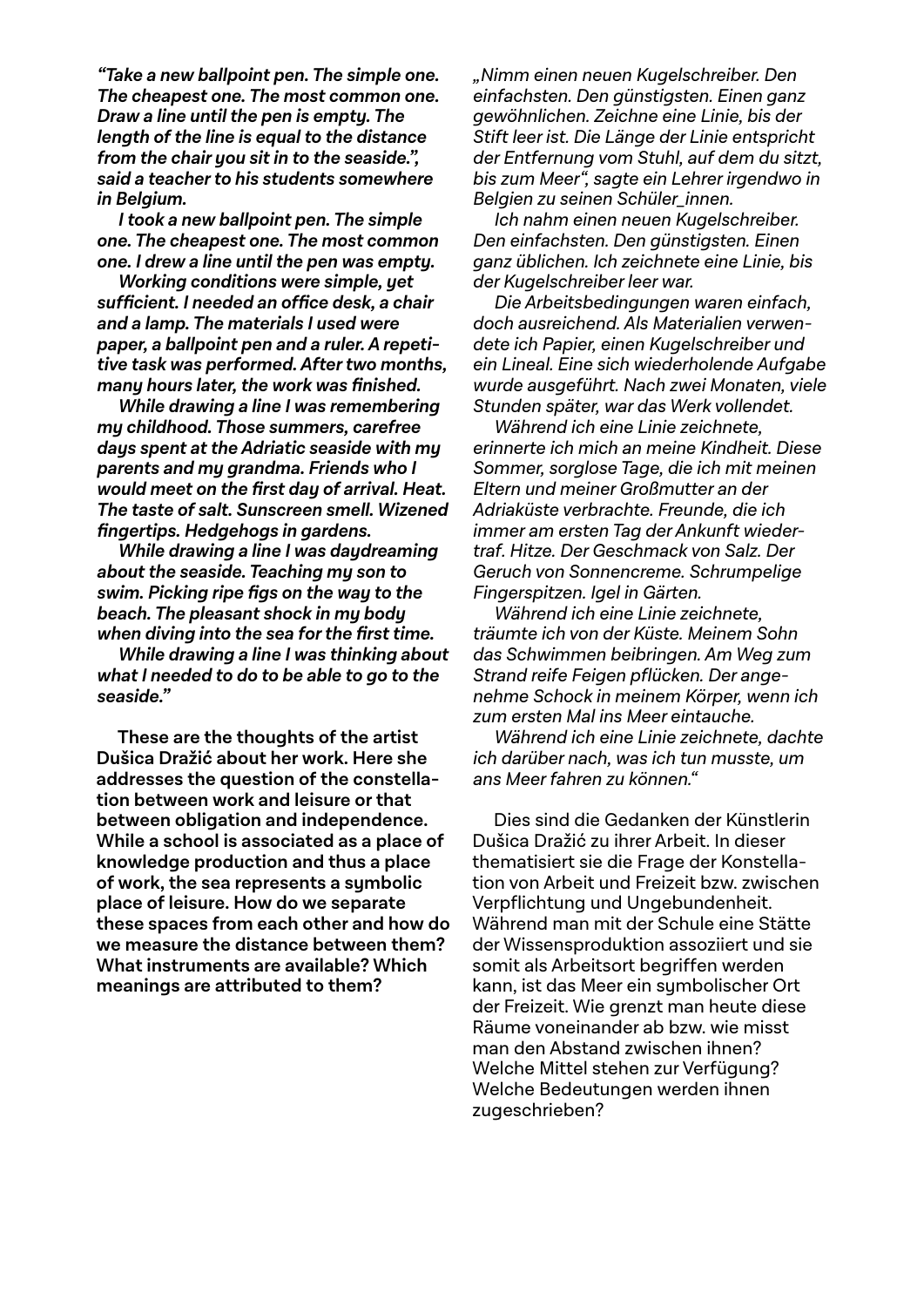### Igor Eškinja Golden fingers *of Louvre*

**2017 Archival print on dibond 82 x 55 cm; 50 x 50 cm; 30 x 40 cm**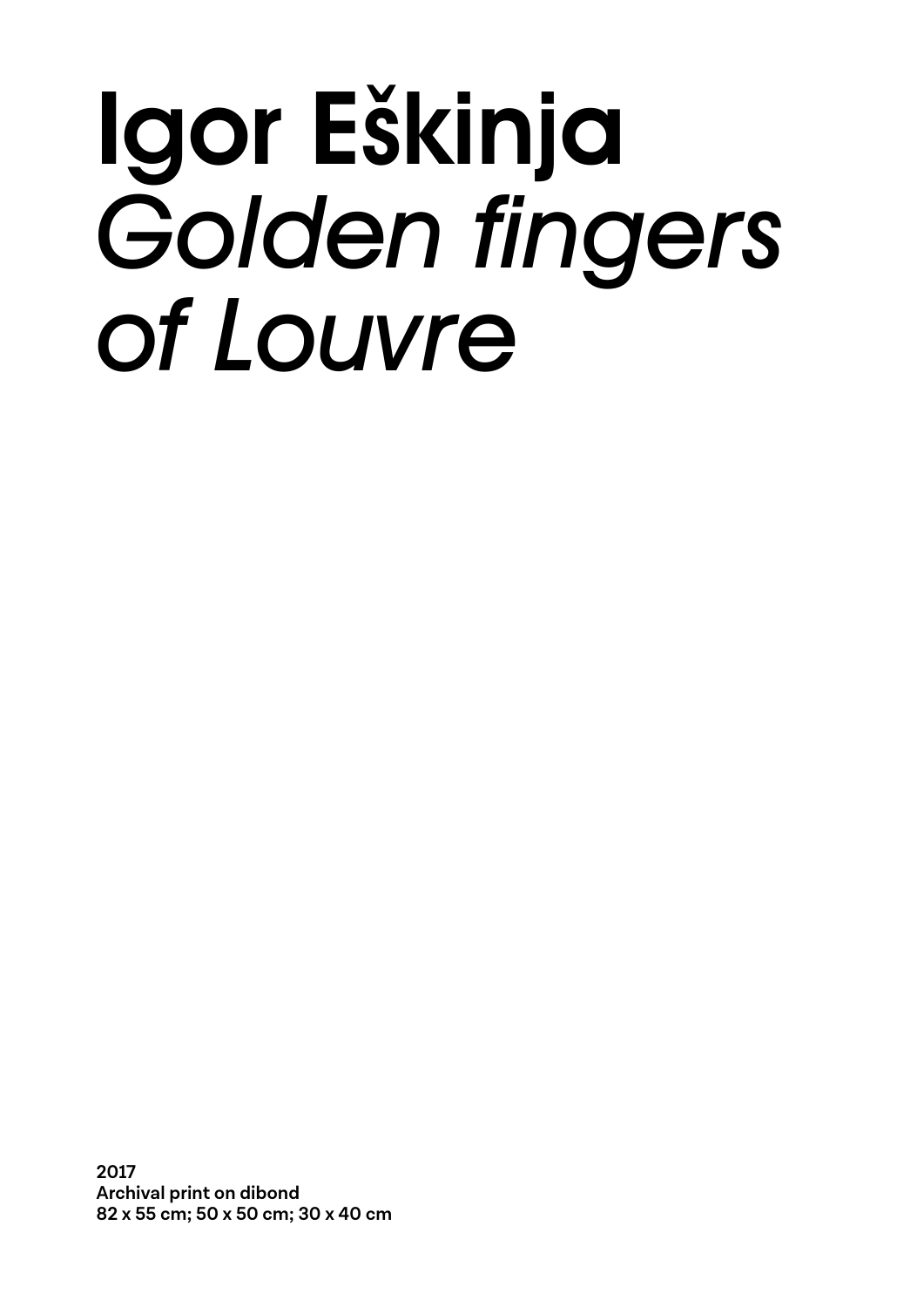**Every day, thousands of people visit the famous Parisian museum Louvre. By the end of their tour, visitors are about to approach the exit in the glass pyramid. Pushing the revolving doors, they leave their traces. By the end of the day, the many traces of the visitors endow the glass with a pictorial quality. It appears as if the artistic tension inside The Louvre continues outside.**

**This series of works was thus created by the anonymous Louvre visitors and captured by the artist's camera.**

Jeden Tag besuchen Tausende von Menschen den berühmten Louvre in Paris. Nach der Besichtigung der Kunstwerke nähern sich die Besucher innen dem Hauptausgang in der Glaspyramide. Wenn sie die Drehtür in Schwung versetzen, hinterlassen sie Abdrücke. Gegen Ende des Tages weist die Tür eine Vielzahl von Spuren der Besucher\_innen auf, was dem Glas selbst eine bildhafte Qualität verleiht. Dies erweckt den Anschein, als setze sich die künstlerische Spannung innerhalb des Louvre nach außen fort.

Diese Werkreihe wurde demnach von anonymen Besucher innen des Louvre geschaffen und von der Kamera des Künstlers eingefangen.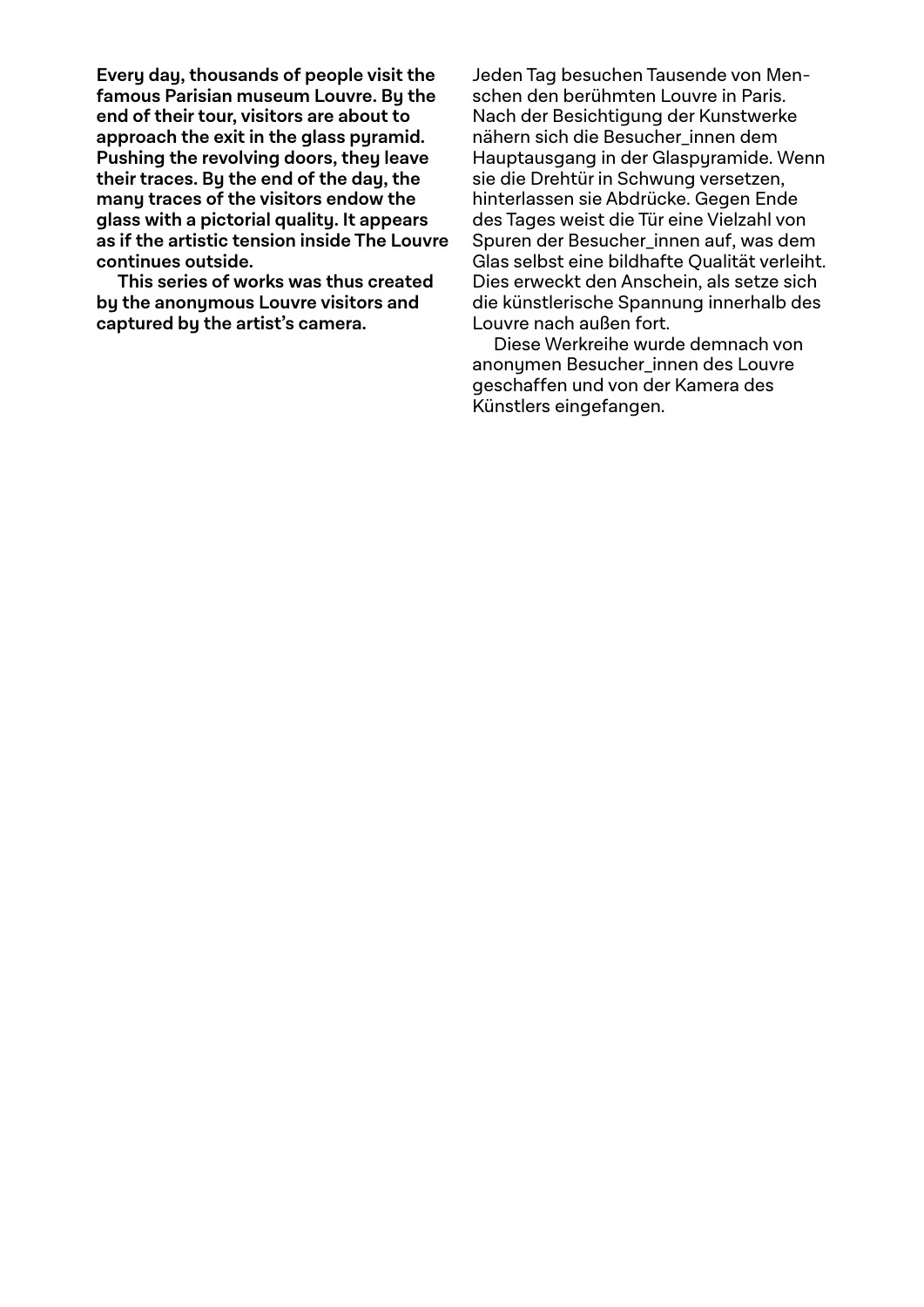### Dražen Žarković *Von Sonnenaufgang bis Sonnenuntergang – Dokumentation des Arbeitstags von Tomislav Gotovac*

**2005 26' Courtesy of maXima film**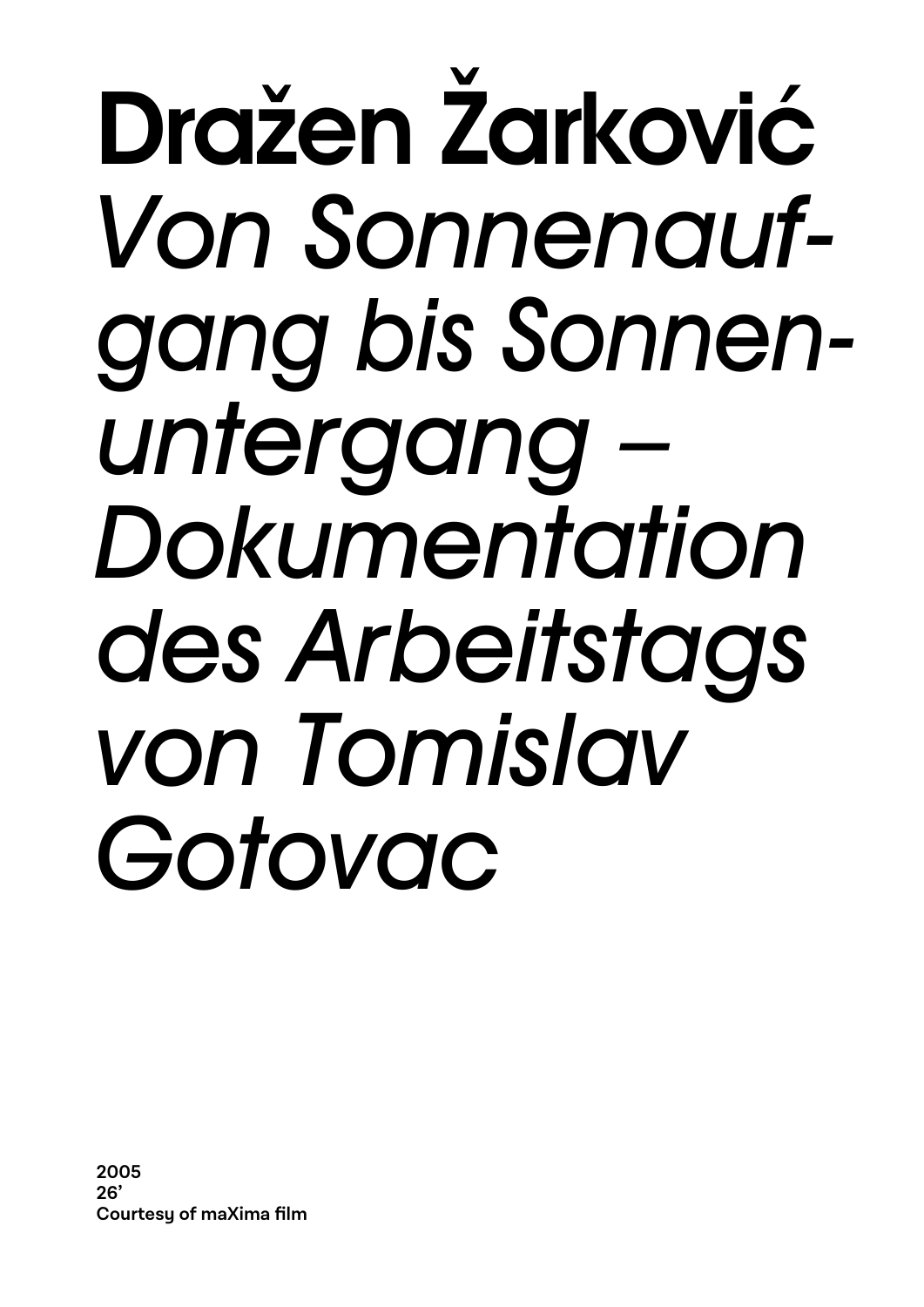**From dawn till dusk is a documentary by Dražen Žarković. It captures a working day in the life of performance artist Tomislav Gotovac. One camera shows Gotovac practicing common household activities in the streets and squares of Zagreb (sleeping in a bed in the middle of Jelačić Square, vacuuming the streets, urinating in a loo placed in front of the railway station, dining on spaghetti on the railroad, etc.), while the other camera captures the citizens' reactions to the artist's activities, which results in a number of hilarious situations.** 

**From dawn till dusk is a manifold portrait by Tomislav Gotovac, but it is also a study about the mentality in Zagreb, and a bizarre picture postcard.** Von Sonnenaufgang bis Sonnenuntergang ist ein Dokumentarfilm von Dražen Žarković. Er stellt einen Arbeitstag im Leben des Performancekünstlers Tomislav Gotovac dar. Die Aufnahmen zeigen Gotovac bei alltäglichen häuslichen Tätigkeiten in den Straßen und auf den Plätzen Zagrebs (er schläft in einem Bett mitten am Ban-Jelačić-Platz, saugt Staub auf den Straßen, uriniert in ein Klosett vor der Straßenbahnhaltestelle, isst Spaghetti auf einem Schienenstrang etc.). Währenddessen fängt eine zweite Kamera ein, wie die Passanten auf die Tätigkeiten des Künstlers reagieren. Im Zusammenspiel verleihen die Reaktionen den Situationen eine eigene Komik.

Von Sonnenaufgang bis Sonnenuntergang ist ein facettenreiches Porträt von Tomislav Gotovac, aber auch eine Studie über die in Zagreb gelebte Mentalität – eine Art bizarre Postkarte der Stadt.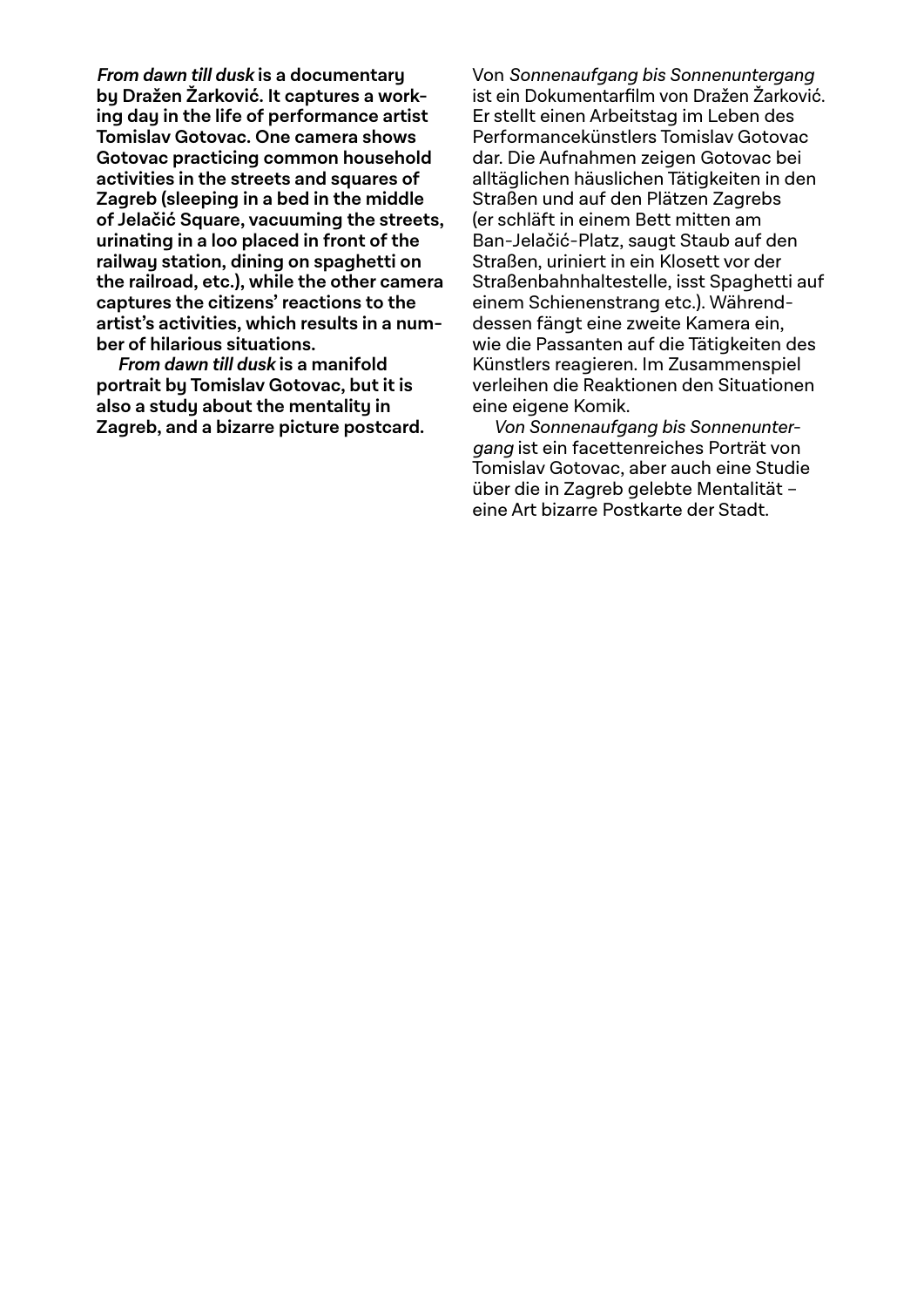## Ana Hušman *6 by 7 meters*

**2018 HD video 30'**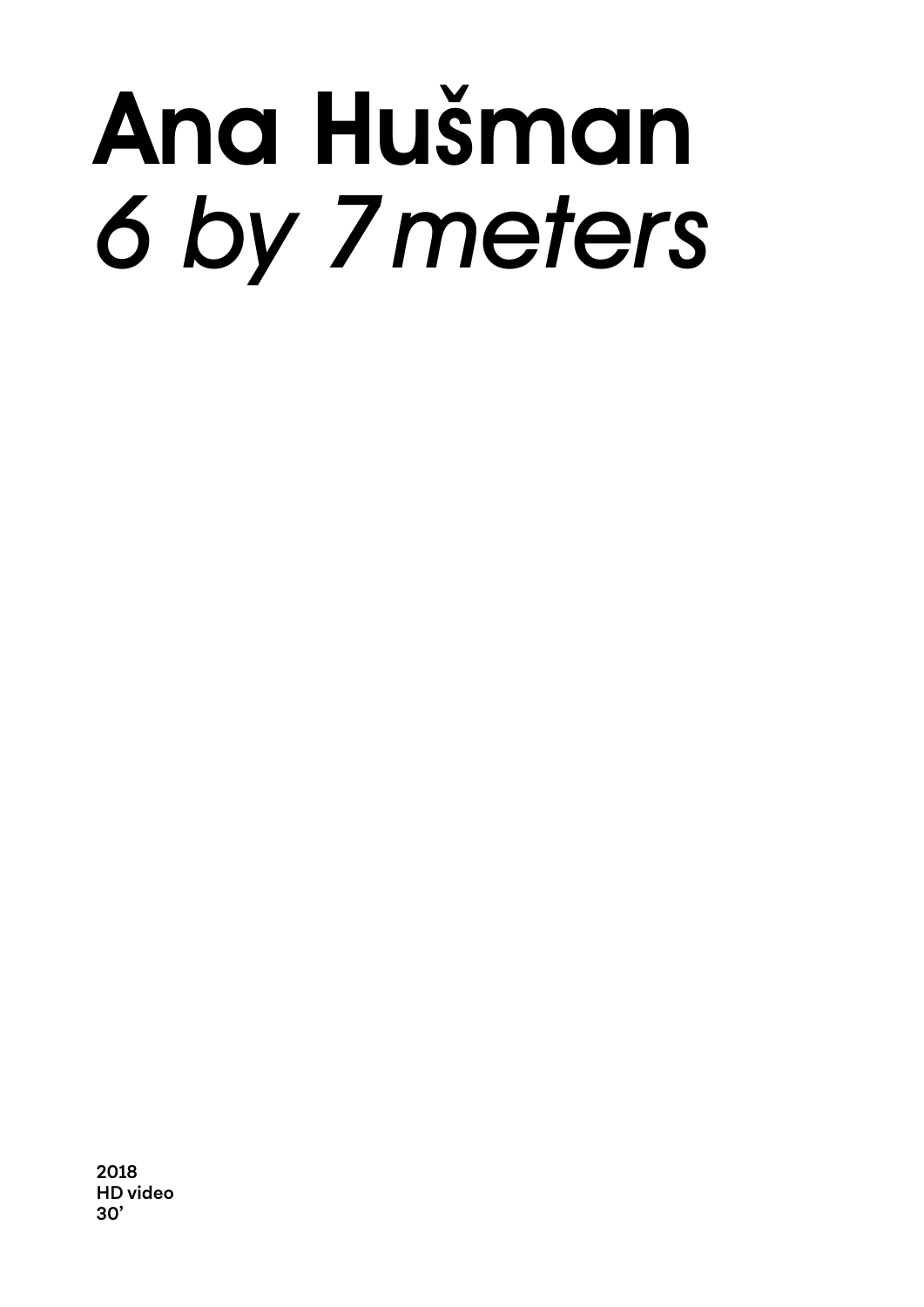**Re-assembling theoretical references, literary sources and personal observations, Ana Hušman cinematograhically portrays the environment of a living room, while playing with different levels of realities (from the maquette recomposition towards the real-life frames of her living room). Thereby she draws, amongst others, on theories by Ernst Neufert (Architects' Data, 1936), Danilo Kiš (Garden, Ashes, 1965) and Mieke Bal (Narratology, 1985). The key protagonists, the artist's collaborators as well as the artist herself, could be living there now, could have lived there at a certain point, or may just have started to inhabit the**  specific space. In this way, the cinematic **collaborators are integrated into the fi lm theme, rather than contributing as mere actors. The living room becomes a model for an ongoing exercise in multiple retell**ing styles, and the overall film structure deploys itself in an extended film-exhibi**tion installation.**

**But, while life itself crawls out of the space of representation, the artist herself, nevertheless, offers enough self-critical tools to keep us at a safe distance from the mere "magic of the cinema". And, while we move within and out of the artist's working notes, collective recordings, texts and sounds, all these separate elements help us to re-establish the balance between the poetry, the collective reflection processes and the spatial components which take effect on us.**

Indem sie theoretische Referenzen, literarische Quellen und persönliche Beobachtungen miteinander verflicht, porträtiert Ana Hušman filmisch die Umgebung eines Wohnzimmers und spielt dabei mit unterschiedlichen Realitätsebenen (vom Modellbau bis hin zu real anmutenden Wohnzimmeraufnahmen). Dabei bezieht sie sich, unter anderem, auf Theorien von Ernst Neufert (Bauentwurfslehre, 1936), Daniel Kiš (Garten, Asche, 1965) und Mieke Bal (Narratology, 1980). Im Film bleibt unklar, ob die Hauptprotagonist innen – die Mitwirkenden oder auch die Künstlerin selbst – in der dargestellten Wohnung leben. Sie könnten aber auch irgendwann hier gelebt haben oder soeben damit beginnen, diesen Raum zu bewohnen. Auf diese Art und Weise werden die am Set Mitwirkenden ins Filmthema einbezogen, anstatt nur die Rolle von Schauspieler\_innen einzunehmen. Das Wohnzimmer wird zum Modell einer sich fortführenden Erprobung unterschiedlichster Stile der Nacherzählung, während die filmische Zusammensetzung sich in einer erweiterten Ausstellungsinstallation entfaltet.

Wenngleich das Leben selbst aus dem Repräsentationsraum kriecht, bietet die Künstlerin genügend selbstkritische Werkzeuge, um uns als Zuschauer\_innen gegenüber der reinen "Magie des Kinos" auf sicherer Distanz zu halten. Und indem wir uns innerhalb und außerhalb der Arbeitsnotizen, der kollektiven Aufnahmen, der Texte und Klänge der Künstlerin bewegen, gelingt durch all diese Elemente der Balanceakt zwischen Poesie, kollektiven Reflexionsprozessen und räumlichen Komponenten, die auf uns wirken.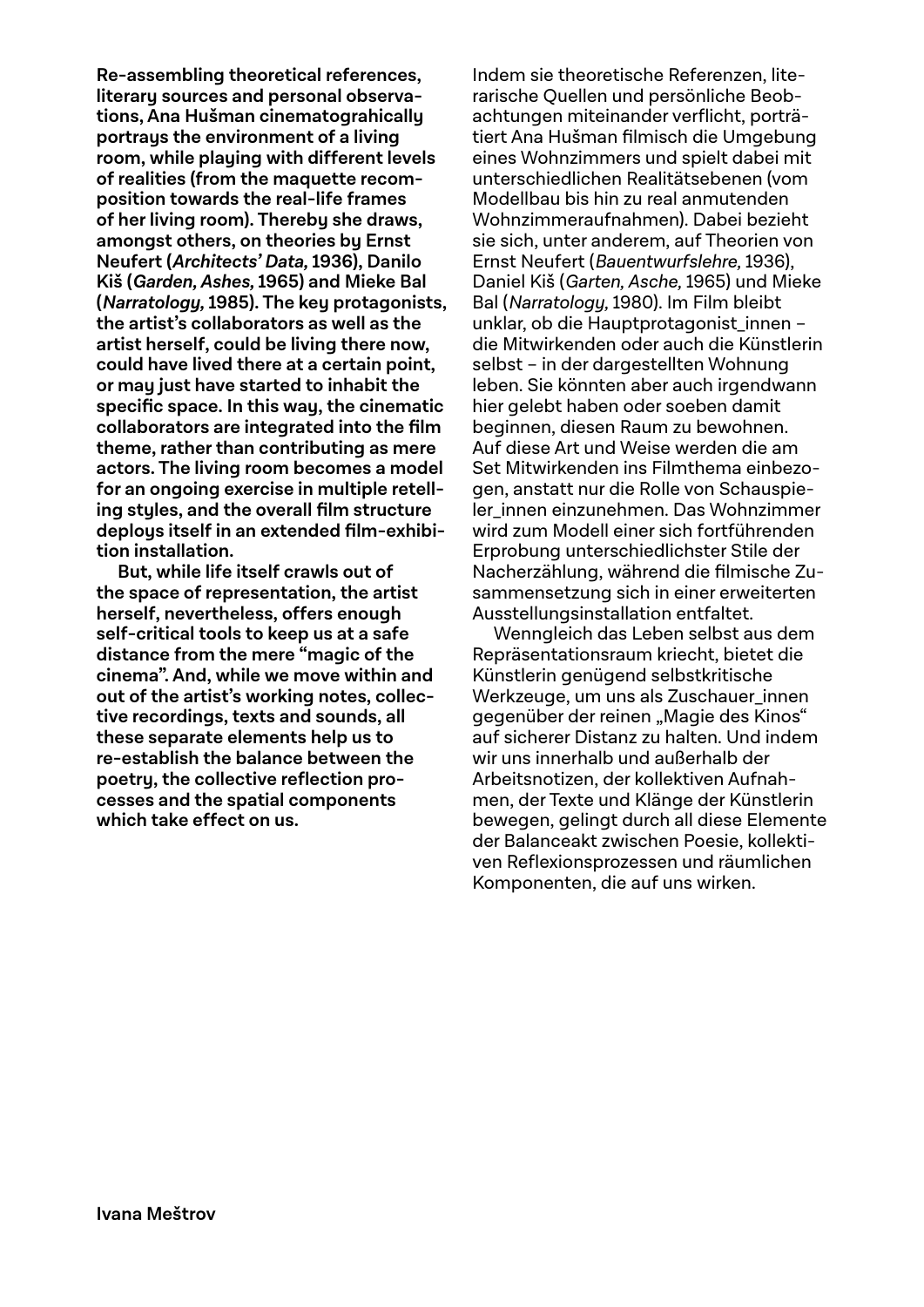# Jiří Kovanda

### *1976*

*November 18th, 1976, Prague, Waiting for someone to call me…*

### *1976*

*November 19th, 1976, Wenceslas Square, Prague*

### *1976*

*"THEATRE", November 1976, Wenceslas Square, Prague, I follow a previously written script to the letter. Gestures and movements have been selected so that passers-by will not suspect that they are watching a "performance"* 

### *1977*

*May 19th, 1977, Prague, Strelecký ostrov, I carry some water from the river in my cupped hands and release it a few meters downriver…* 

### *1977*

*May 19th, 1977, Prague, Strelecký ostrov, I rake together some rubbish (dust, cigarette stubs, etc.) with my hands and when I've got a pile, I scatter it all again…*

### *1977*

*August, 1977, Prague, I'm crying. I gazed at the sun for so long that I've started to cry.*

### *1977*

*"CONTACT", September 3rd, 1977, Prague, Spálená Street, Vodickova Street, Going down the street I am bumping into passers-by*

### *1977*

*September 3rd, 1977, Prague, Wenceslas Square, On an escalator… turning around, I look into the eyes of the person standing behind me…*

### *1977*

*"ATTEMPTED ACQUAINT-ANCE", October 19th, 1977, Prague, Staromestské námestí, I invited some friends to watch me trying to make friends with a girl.*

### *1977*

*October 28th, 1977, Prague, …I walk along carefully, very carefully, as if I were on ice that might crack at any moment.*

### *1977*

*November 26th, 1977, Hradec Králové, Pressing myself as close as I can to the wall, I make my way around the whole room; there are people in the middle of the room, watching…*

### *1977*

*December 8th, 1977, Prague, With my hands over my eyes, I walk blindly into a group of people standing at the opposite end of the corridor…*

### *1978*

*January 23rd, 1978, Prague, Staromestské námestí, I arranged to meet a few friends… we were standing in a small group on the square, talking… suddenly, I started running; I raced across the square and disappeared into Melantrich Street…*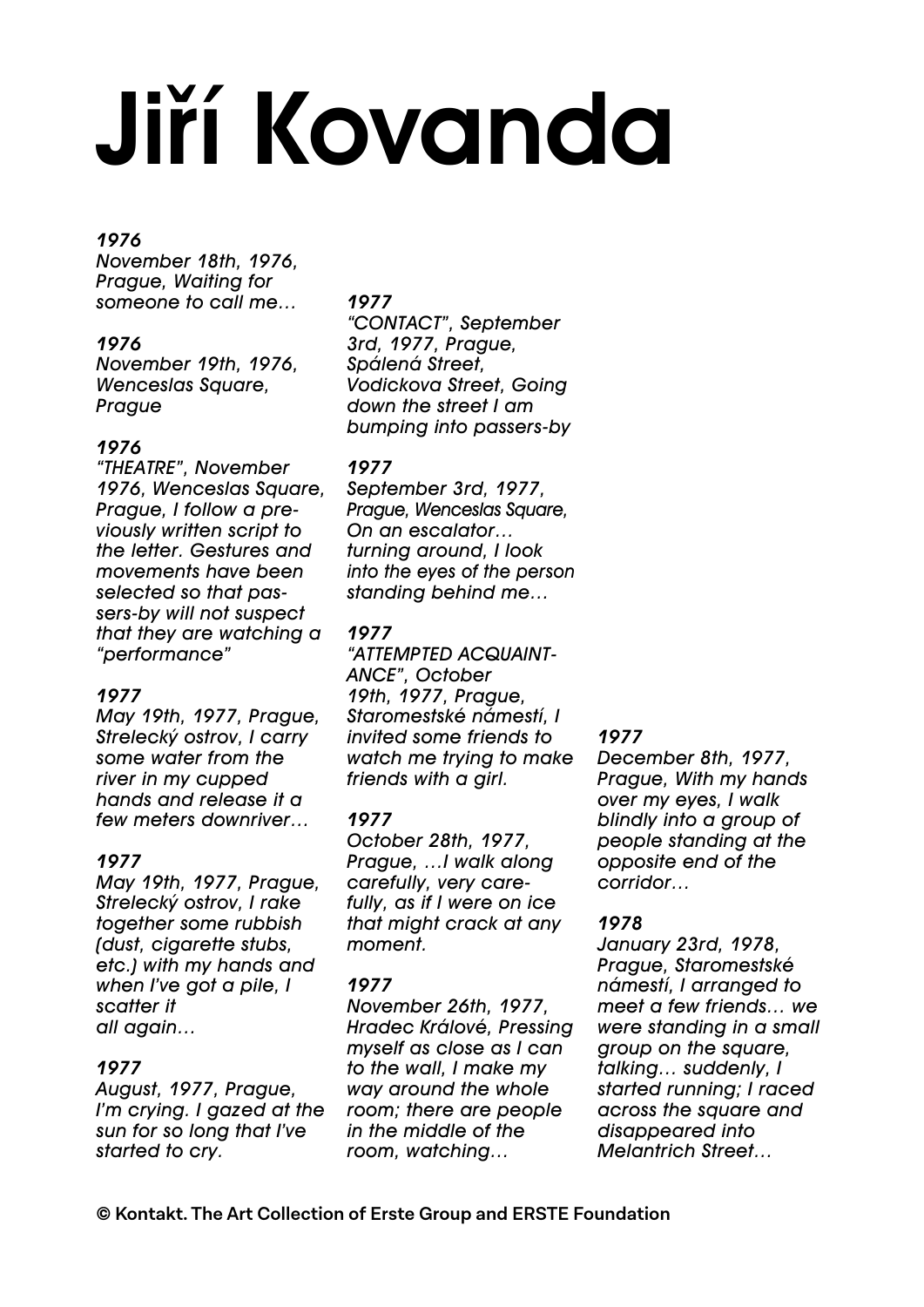**Jiří Kovanda's minimalist actions and interventions of the 1970s were often very subtle, almost imperceptible. They could not attack immediately, but they did have an effect in the long run.**

**There is a certain Romanticism in his artistic gestures that may have been stimulating in the depressing 1970s, when it served as a contrast to so many traumatic and politically laden performances. Simple actions like gazing fixedly into the eyes of people encountered on an escalator, for example, or intentionally-unintentionally by chance touching passers-by on the street, can be understood as attempts to make contact. They had a therapeutic function, for they overcame timidity without causing injury or parading their intentions ostentatiously.** 

**Kovanda's actions remain a tacit challenge to come closer, a longing for communication, for the preservation of an elemental human. Although political interpretations would have been unacceptable to him, his actions did have a subtle political dimension.** 

Jiří Kovandas minimalistische Aktionen und Interventionen der 1970er Jahre waren oft ganz subtil, kaum wahrnehmbar. Sie griffen nicht sofort, sondern entfalteten ihre Wirksamkeit vielmehr auf lange Sicht.

In seinen künstlerischen Gesten liegt eine gewisse Romantik, die während der deprimierenden 1970er Jahre als stimulierend empfunden worden sein mag, indem sie einen Kontrast zu all den traumatischen und politisch aufgeladenen Performances bildete. Einfache Aktionen, wie beispielsweise der Blick in die Augen von Menschen, die einem auf einer Rolltreppe begegnen, oder das absichtlich nicht beabsichtigte Berühren zufälliger Passanten auf der Straße, können als Versuche der Kontaktaufnahme begriffen werden. Sie hatten eine therapeutische Funktion, denn sie überwanden die Ängstlichkeit, ohne zu verletzen oder demonstrativ ihre Absichten zur Schau zu stellen.

Kovandas Aktionen bleiben eine stillschweigende Herausforderung, näher zu kommen, sie bergen eine Sehnsucht nach Kommunikation, nach der Wahrung eines elementaren menschlichen Kontakts. Obwohl politische Interpretationen für ihn inakzeptabel gewesen wären, wohnte seinen Handlungen eine subtile politische Dimension inne.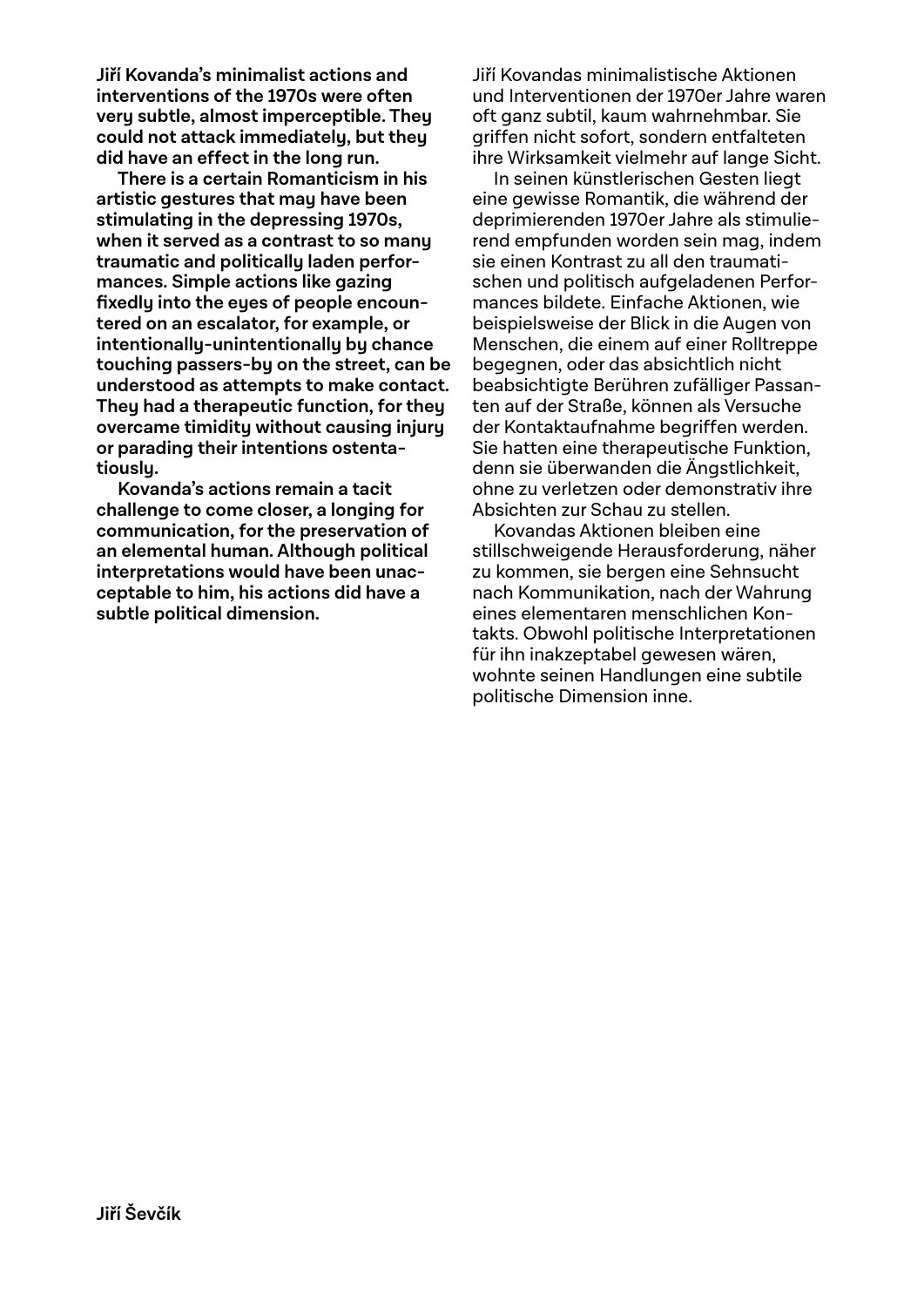### Nina Kurtela Hana Erdman *365 routines*

**2017 - 2018 video performance 48'**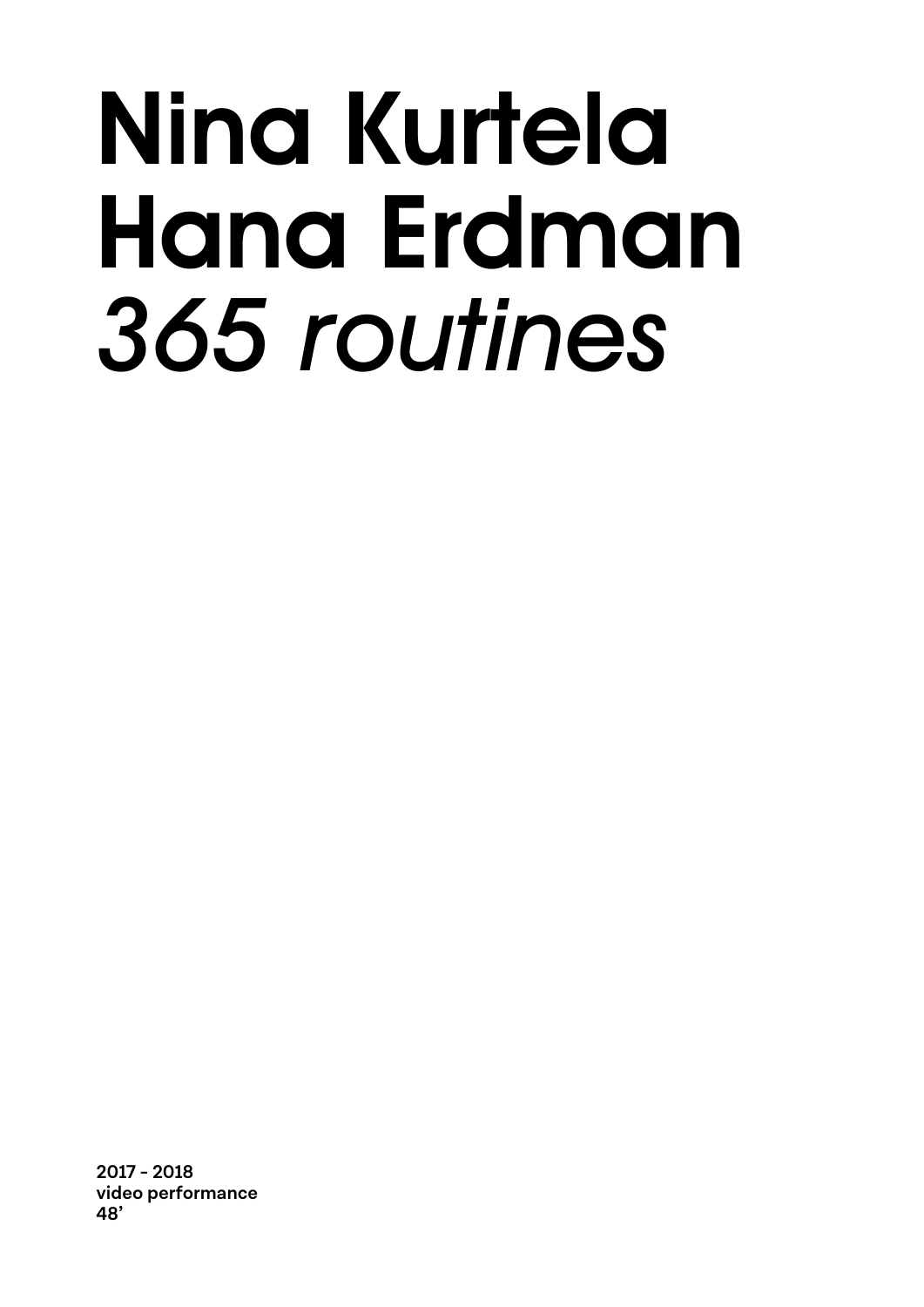**How do we relate to specific localities today, at a time when the age of globalization has eclipsed into mass migration, violent displacements, and ever-present instability? Where do we belong?**

**The work 365 routines explores movement and the body affected by the conditions today's young makers live in. Constant mobility, homelessness, exhaustion through traveling and creating works with enormous spatial and temporal limitations lead to the incapacity of relating to one sole sphere of belonging. In May 2016, Hana Erdman and Nina Kurtela, two artists and friends, made an agreement. They decided to devote one year of their lives to building their own sphere of belonging: a one-year long choreography. The execution of this task generates a common sphere. During their daily routines, they engage in an imaginary space of belonging, which is no longer physical or territorial. Moreover, it is an emotional space, an abstract space that detaches itself from the parameters of affiliation of whatever kind. The choreography of 365 routines demonstrates the ongoing communication between two different environments, locations, languages, identities, spaces and times.**

**By collecting movement material and building a video archive originating at different locations around the world – from Taipei to Los Angeles – the work 365 routines maps the peaking pulse of contemporary workerism. In continuation of the original, Nina Kurtela committed to learning all of the 365 routines from the movement archives as one incessant sequence. Through an ongoing daily practice she reiterates the choreography. Based on that a 48 minutes long live dance piece is currently being constructed. During the live performance the original video is juxtaposed with learned movements, which might synch, or not. The distant time interval of a passed dance and the hyper present one of a happening performance challenge each other.**

Wie schaffen wir es heute, Verbundenheit zu bestimmten Orten herzustellen, zu einer Zeit, in der die Globalisierungsära sich längst durch Massenmigration, allgegenwärtige Instabilität und gewalt same Vertreibungen verfinstert hat? Wo gehören wir hin?

Die Arbeit 365 routines setzt sich mit der Bewegung und dem Körper unter dem Einfluss der Lebensbedingungen junger Kreativer auseinander. Ständiges Unterwegssein, Heimatlosigkeit, Abgeschlagenheit durch das viele Reisen und das Arbeiten unter enormen räumlichen wie zeitlichen Einschränkungen machen es schwierig, sich auf dieselbe Zugehörigkeitsebene einzulassen. Im Mai 2016 haben Hana Erdman und Nina Kurtela, zwei Künstlerinnen und Freundinnen, eine Vereinbarung getroffen. Sie beschlossen, ein Jahr ihres Lebens dem Aufbau einer eigenen Zugehörigkeitssphäre zu widmen: einer einjährigen Choreographie.Die Ausführung dieser gestellten Aufgabe lässt einen gemeinsamen Raum entstehen. Während ihrer täglichen Routine setzen sich die beiden Künstlerinnen mit einem imaginären Raum der Zugehörigkeit auseinander, der nicht länger physisch oder territorial ist. Darüber hinaus handelt es sich um einen emotionalen Raum, der sich in seiner Abstraktheit von üblichen Parametern der Zugehörigkeit löst. Die Choreografie von 365 routines zeigt die fortlaufende Kommunikation im Zwischenraum zweier Umgebungen, Orte, Sprachen, Identitäten, Räume und Zeiten.

Durch die Sammlung von Bewegungsmaterial und den Aufbau eines Videoarchivs an verschiedenen Orten der Welt – von Taipei bis Los Angeles – bildet die Arbeit 365 routines den Höhepunkt des zeitgenössischen Operaismus ab. Als Weiterführung des Originals hat Nina Kurtela alle 365 Routinen aus den Bewegungsarchiven als eine unablässige Sequenz einstudiert. In täglicher Praxis wiederholt sie die Choreographie. Basierend darauf entsteht derzeit ein 48 Minuten langes Live-Tanzstück. Während der Live-Performance wird das Originalvideo den einstudierten Bewegungen gegenübergestellt, die synchron sein können oder auch nicht. Das entfernte Zeitintervall eines vergangenen Tanzes und die Hyper-Präsenz einer stattfindenden Performance fordern sich gegenseitig heraus.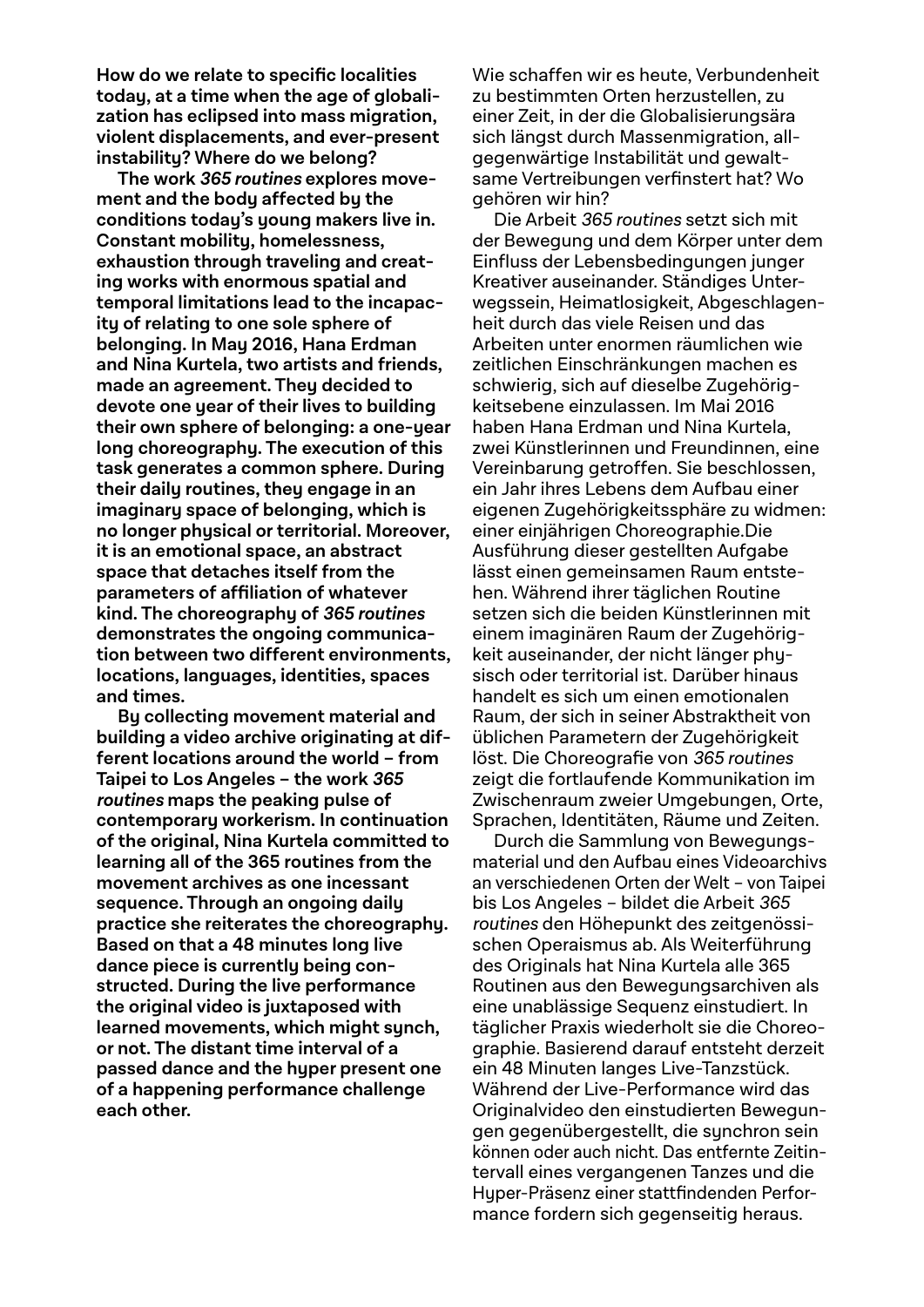### Dariia Kuzmych Svitlana Seleznova *Diploma Thesis*

**2018 picture in quilt technique 210 x 210 cm**

**1984 - 2018 drawings approx. 30 x 30 cm each**

**2018 picture in quilt technique 50 x 80 cm**

**2016 picture in quilt technique 45 x 80 cm**

**2012 - 2017 bead necklaces approx. 10 x 20 cm each**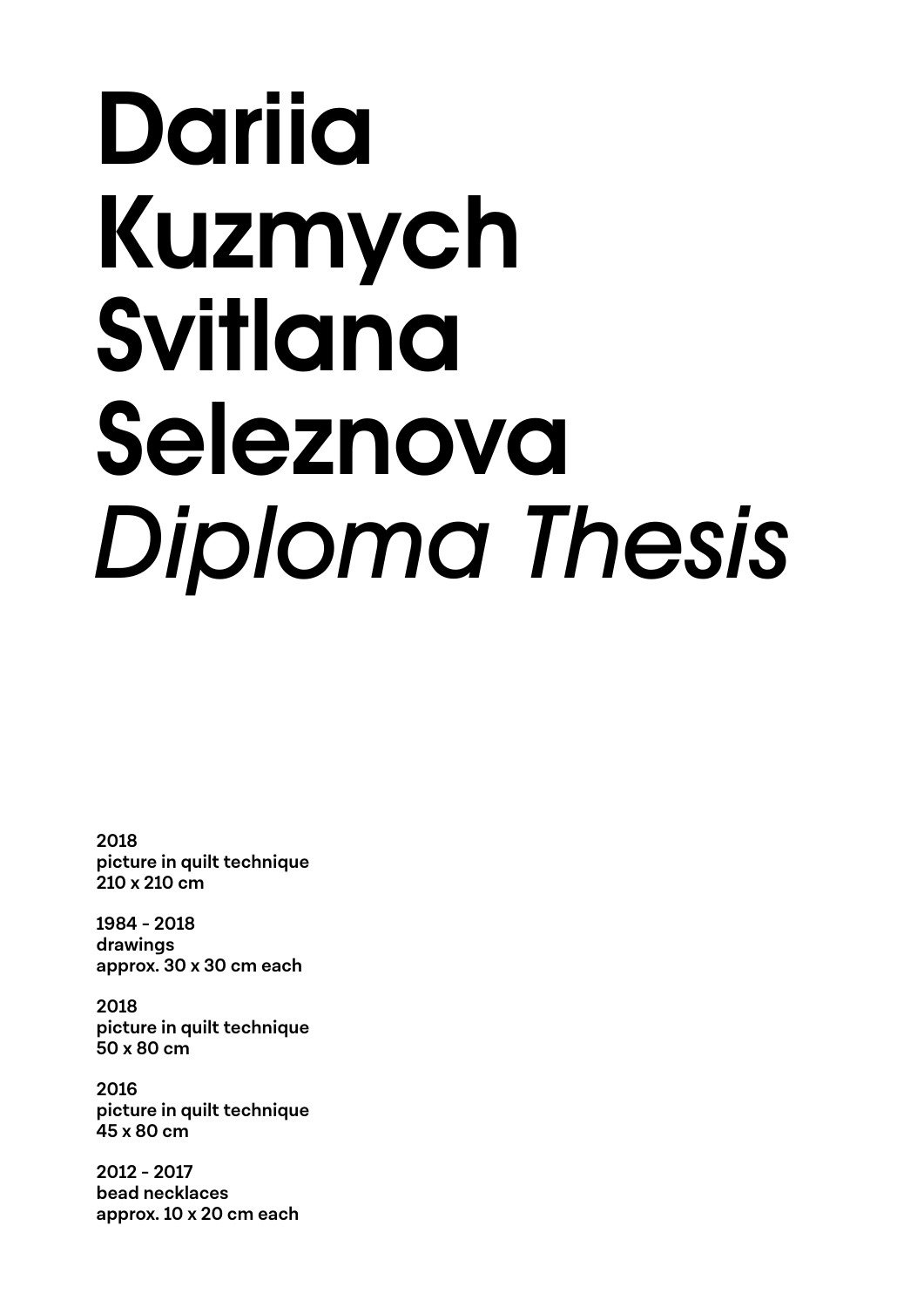**The transition from one political system to another, economic crises or technological changes often cause mass unemployment as well as economic and personal insecurity for many people.** 

**One such transition was the Soviet Union's collapse. Working life became an aspect of maximum instability for the residents of the former Soviet republics. With the dissolution of the state, the majority of academics, engineers and other professionals were forced to work as "tchelnok" (shuttle traders), reselling cheap goods from China.**

**I was born exactly in the year of the Soviet Union's collapse and experienced the effects of this global historical change on the life of my parents. After finishing the Art and Design College, my mother Svitlana Selezneva gave birth to two children and became a self-taught dressmaker to survive, while my father worked as a shuttle trader. A lack of quality clothes shops in Kyiv for some time proved to be fortunate for such a business, but nonetheless, further changes in the market meant it wasn't viable anymore. Similar "breaks" and new professional beginnings became ordinary for my mother. After her children grew up, she began her first artistic work – making handmade necklaces, and after some years, working with quilting techniques which she has used to produce images.** 

**In collaboration with my mother Svitlana Selezneva, we are exploring the conflict between a particular person's professional history and the sudden social changes which occur during unstable political or economic periods.**

Der Übergang von einem politischen System in ein anderes, Wirtschaftskrisen oder auch technologische Veränderungen sind oft Auslöser von Massenarbeitslosigkeit und führen zu wirtschaftlicher und persönlicher Verunsicherung vieler Menschen.

Der Zerfall der Sowjetunion bedeutete einen solchen Wandel. Die berufliche Perspektive der Bewohner innen ehemaliger Sowjetstaaten wurde zu einem Lebensbereich maximaler Instabilität und Unsicherheit. Mit dem Zusammenbruch wurde die Mehrheit der Akademiker innen, Ingenieur\_innen sowie anderer Fachleute gezwungen, als "Tchelnok" (Shuttle-Händler) zu arbeiten und billige Waren aus China weiter zu verkaufen.

Ich wurde genau im Jahr des Zusammenbruchs der Sowjetunion geboren und bekam die Auswirkungen dieses globalen historischen Wandels auf das Leben meiner Eltern mit. Nach dem Abschluss des Kunst- und Design-Colleges bekam meine Mutter Svitlana Selezneva zwei Kinder und brachte sich selbst das Nähen bei, um Geld als Schneiderin zu verdienen, während mein Vater als Shuttle-Händler arbeitete. Der Mangel an qualitativ hochwertigen Kleidungsgeschäften, der in Kiew für eine gewisse Zeit herrschte, war kurzfristig fördernd für dieses Geschäft, aber ein weiterer Wandel auf dem Markt hatte zu Folge, dass man davon nicht mehr leben konnte. Ähnliche "Brüche" und neue berufliche Anfänge wurden für meine Mutter alltäglich. Als ihre Kinder erwachsen waren, begann sie erstmals wieder künstlerisch zu arbeiten und handgemachte Halsketten anzufertigen. Seit einigen Jahren wendet sie Quilt-Techniken an, die sie in ihre Bilder integriert.

In Zusammenarbeit mit meiner Mutter Svitlana Selezneva untersuchen wir den Konflikt zwischen dem beruflichen Werdegang einer Person und den plötzlichen sozialen Veränderungen, wie sie während politisch oder wirtschaftlich instabiler Phasen auftreten.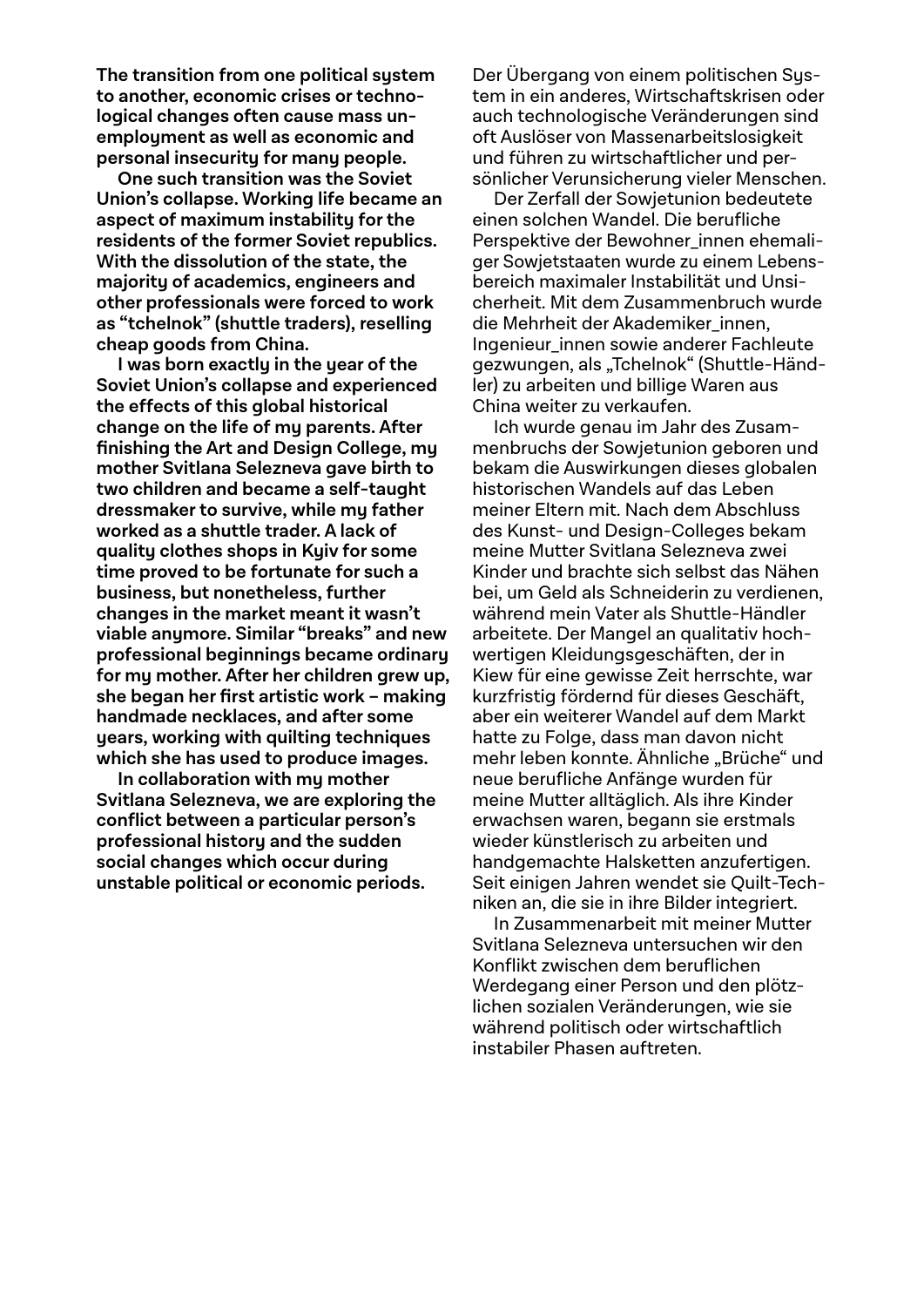### Christina Lammer

# *Bone Work*

## *Preservation*

**Bone Work 2017 installation / 50 resin casts dimensions variable**

**Preservation 2018 3' 30''**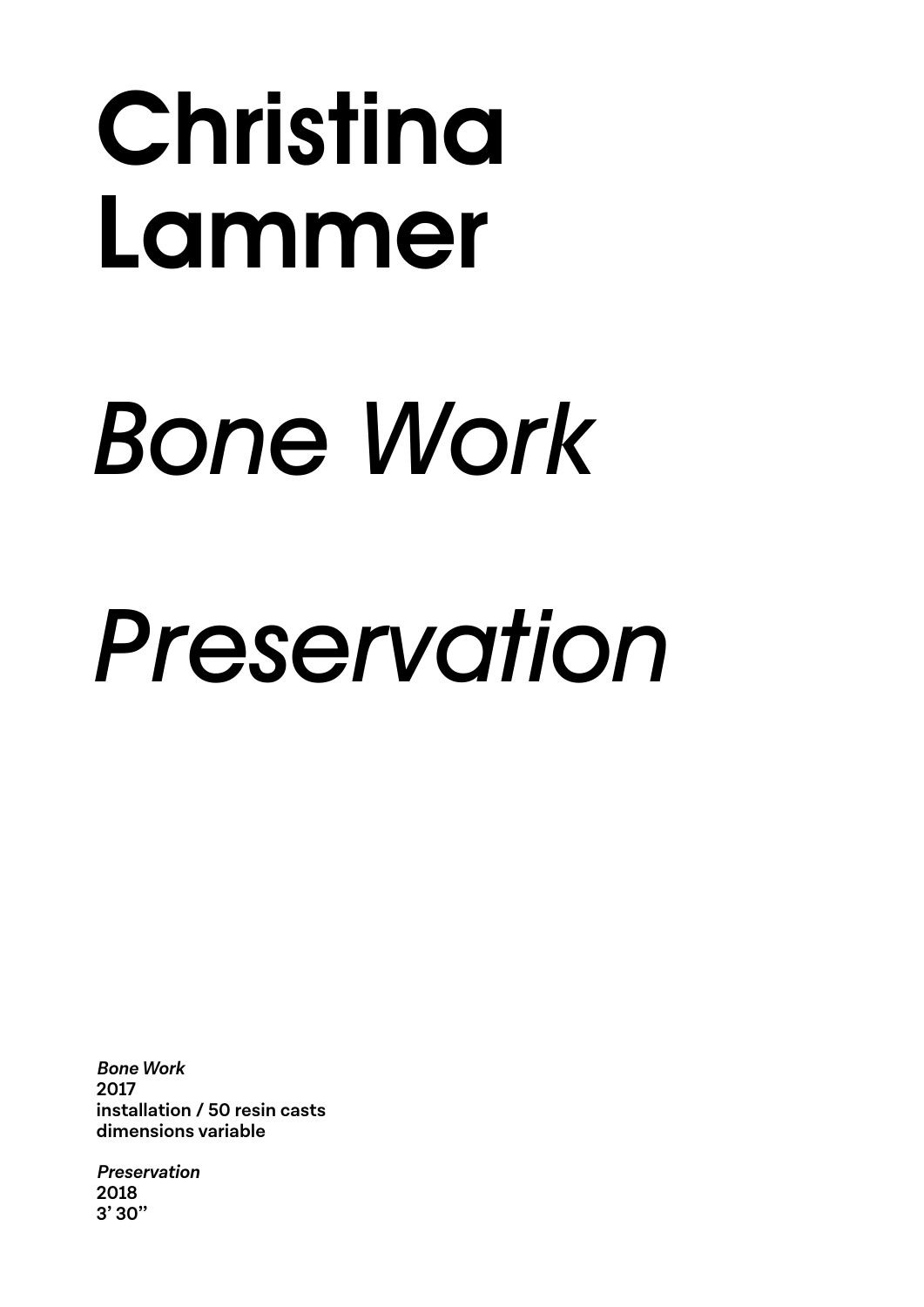### **Bone Work**

**Christina Lammer's work points to the possibilities of interchanging human body parts, which will continue to increase in the future as a result of medical and technological progress. After hip surgery, she produced colorful resin casts of her femoral head.** 

**Recently, the artist needed a total endoprosthesis of her hip. She asked her orthopaedist if he would like to work with her and he agreed. Right after surgery, Lammer received the removed bone which a few hours earlier had still been part of her body. She put the piece, swimming in a plastic container filled with alcohol, into the bedside table in order to take it with her after her release from the hospital. Before the operation, Lammer had been invited to donate her bone. Instead, she took the bony remnant to her studio. It took quite a while until she was able to take the piece out of the jar. Holding a body part in her hand that developed its own life – experienced as painful – inside of one's own interior is bizarre. However, cast making and the experimentation with this specific materiality holds playful dimensions. Thus, the procedures became intrinsically intertwined with the processes of recovery.**

### Bone Work

Christina Lammers Arbeit verweist auf die Möglichkeiten der Austauschbarkeit menschlicher Körperteile, die durch den medizinischen und technologischen Fortschritt zukünftig noch weiter zunehmen werden. Sie hat sich an der Hüfte operieren lassen und einen Abdruck des Knorpels aus Harz angefertigt.

Die Künstlerin benötigte vor Kurzem eine Totalendoprothese ihrer Hüfte. Sie fragte ihren Orthopäden, ob er Lust habe, mit ihr zusammen zu arbeiten und er stimmte zu. Gleich nach der Operation erhielt Lammer den entfernten Hüftknochen, der einige Stunden zuvor noch Teil ihres Körpers gewesen war. Sie stellte das in einem mit Alkohol gefüllten Plastikbehälter schwimmende Stück in den Nachttisch, um es nach ihrer Entlassung aus dem Krankenhaus mitzunehmen. Vor der Operation war Lammer eingeladen worden, ihren Knochen zu spenden. Ihre Antwort war negativ. Stattdessen nahm sie den knochigen Überrest mit in ihr Studio. Es dauerte eine Weile, bis sie das Stück aus dem Glas nehmen konnte. Einen Körperteil in der Hand zu halten, das sein eigenes – als schmerzhaft empfundenes – Eigenleben im Körperinneren entwickelt hat, ist bizarr. Das Anfertigen der Abgüsse und das Experimentieren mit dieser besonderen Materialität beinhaltete jedoch auch spielerische Dimensionen. So wurden diese Verfahren und Abläufe intrinsisch mit den Erholungsprozessen verknüpft.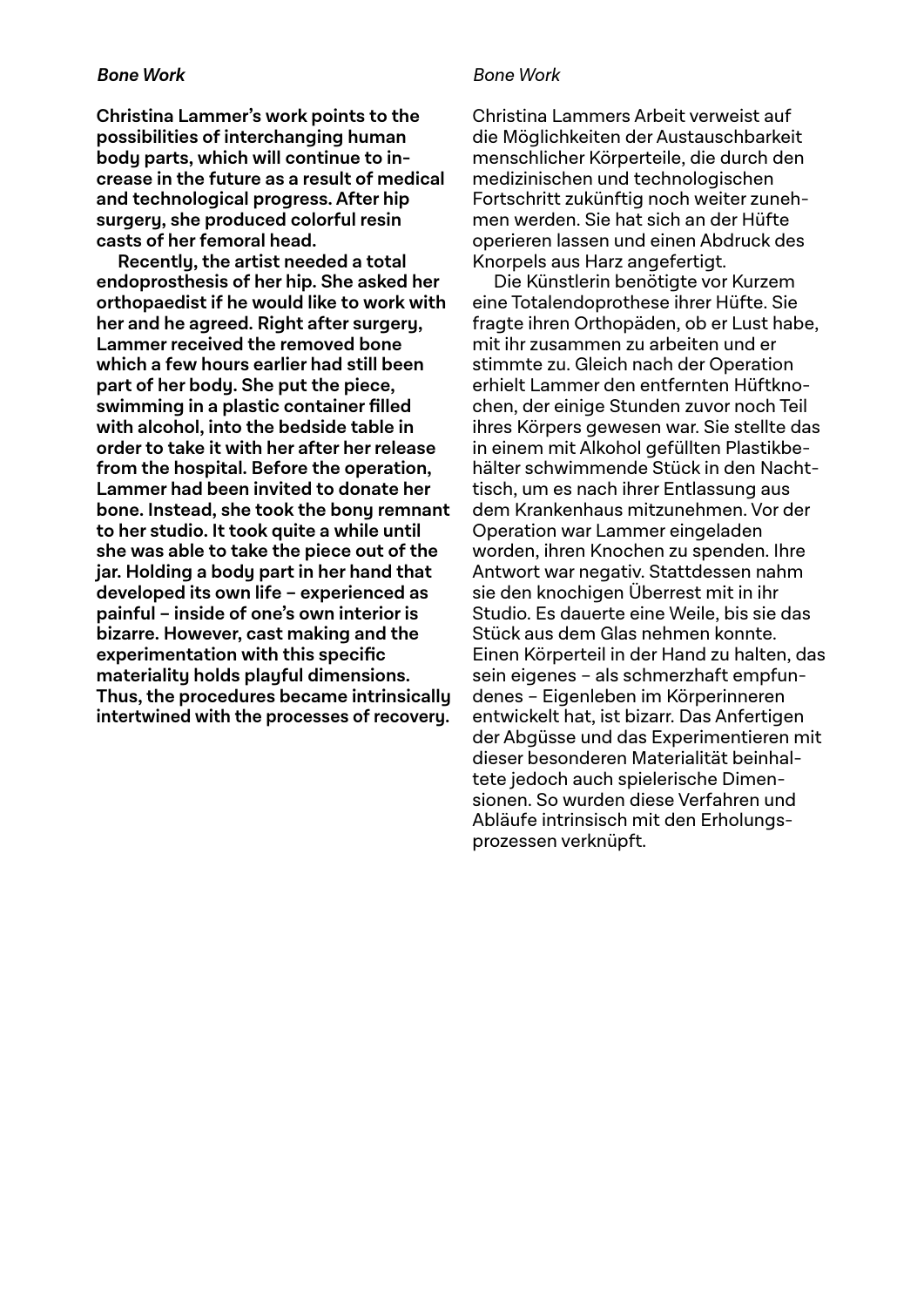### Tihana Mandušić *I dare you to…*

**2007/2018 video 7' 22''**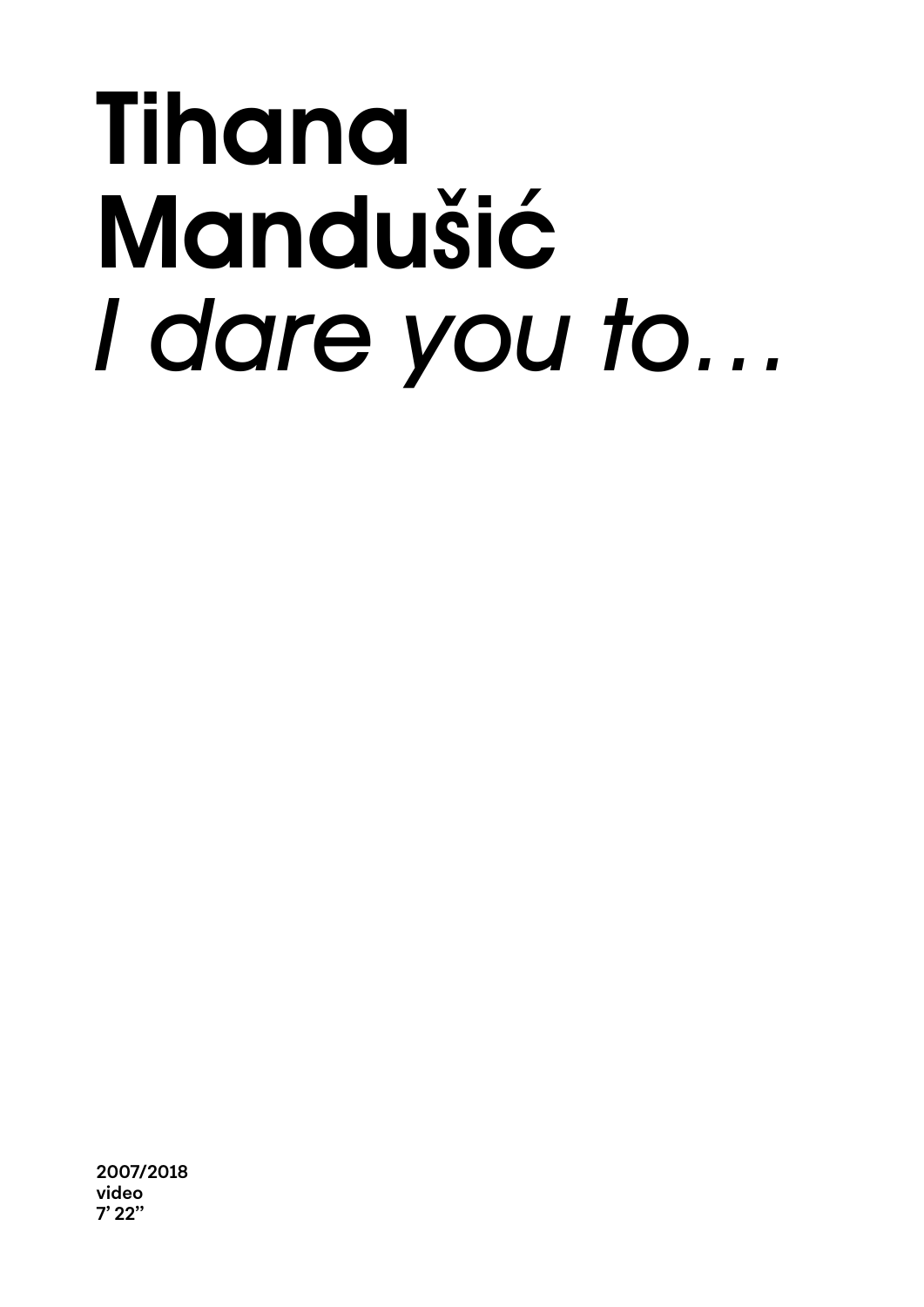**For her performance series I dare you to ..., artist Tihana Mandušić goes into situations that challenge her in different ways. Her actions take place in public space. So she climbs over the pointed arrows of the historic fence on the Viennese Ringstrasse, she paddles in a dinghy in a fountain on the Prokurative Square in Split or she manages to open a bottle cap with her eye.**

**"The video I dare you to… which was made in 2007 in Split is composed out of seven parts. Each part is a documentation of one challenge that I had to confront. The challenges are graded from the easiest to the hardest. Some of them are endurance challenges, some are exhibitionistic and some are very unpleasant or just gross. The main goal of these challenges was to do something I had never done before, to overcome inhibitions and fears, or in some cases just to have fun.**

**I decided to proceed the performance series by making new episodes in Vienna in May 2018."**

Für ihre Performance-Serie I dare you to … begibt sich die Künstlerin Tihana Mandušić in Situationen, die für sie selbst Herausforderungen unterschiedlicher Art darstellen. Ihre Aktionen finden im öffentlichen Raum statt. So steigt sie über die spitzen Pfeile des historischen Zaunes der Wiener Ringstraße, paddelt in einem Schlauchboot in einem Brunnen auf dem Prokurative-Platz in Split oder schafft es, einen Flaschendeckel mit ihrem Auge zu öffnen.

"Das Video I dare you to ..., das 2007 in Split entstand, besteht aus sieben Teilen. Jeder Teil dokumentiert eine Herausforderung, der ich mich stellen musste. Die Herausforderungen sind aufsteigend geordnet, das heißt sie werden immer schwieriger. Einige der Aufgaben erfordern Ausdauer, andere sind exhibitionistisch und manche sehr unangenehm oder einfach nur eklig. Hauptziel dieser Herausforderungen war es, etwas zu tun, das ich noch nie zuvor getan hatte, um Hemmungen und Ängste zu überwinden oder, in einigen Fällen, einfach um Spaß zu haben. Ich habe beschlossen, die Performance-Reihe im Mai 2018 mit neuen Folgen fortzusetzen."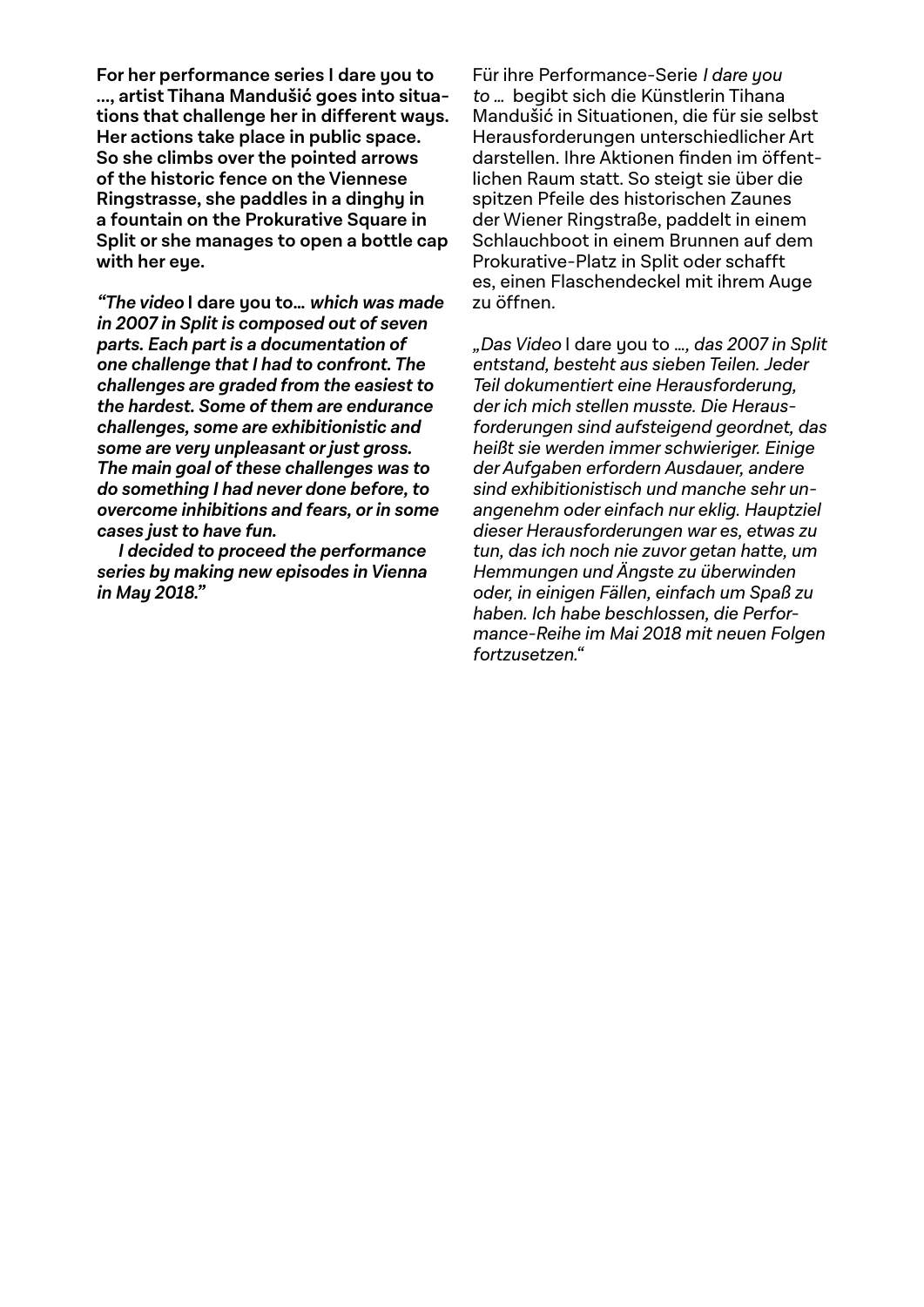# Damir Nikšić

# *About Youth*

# *Višegrad*

**About Youth 2017 video 6' 58''**

**Višegrad 2017 video 8' 18''**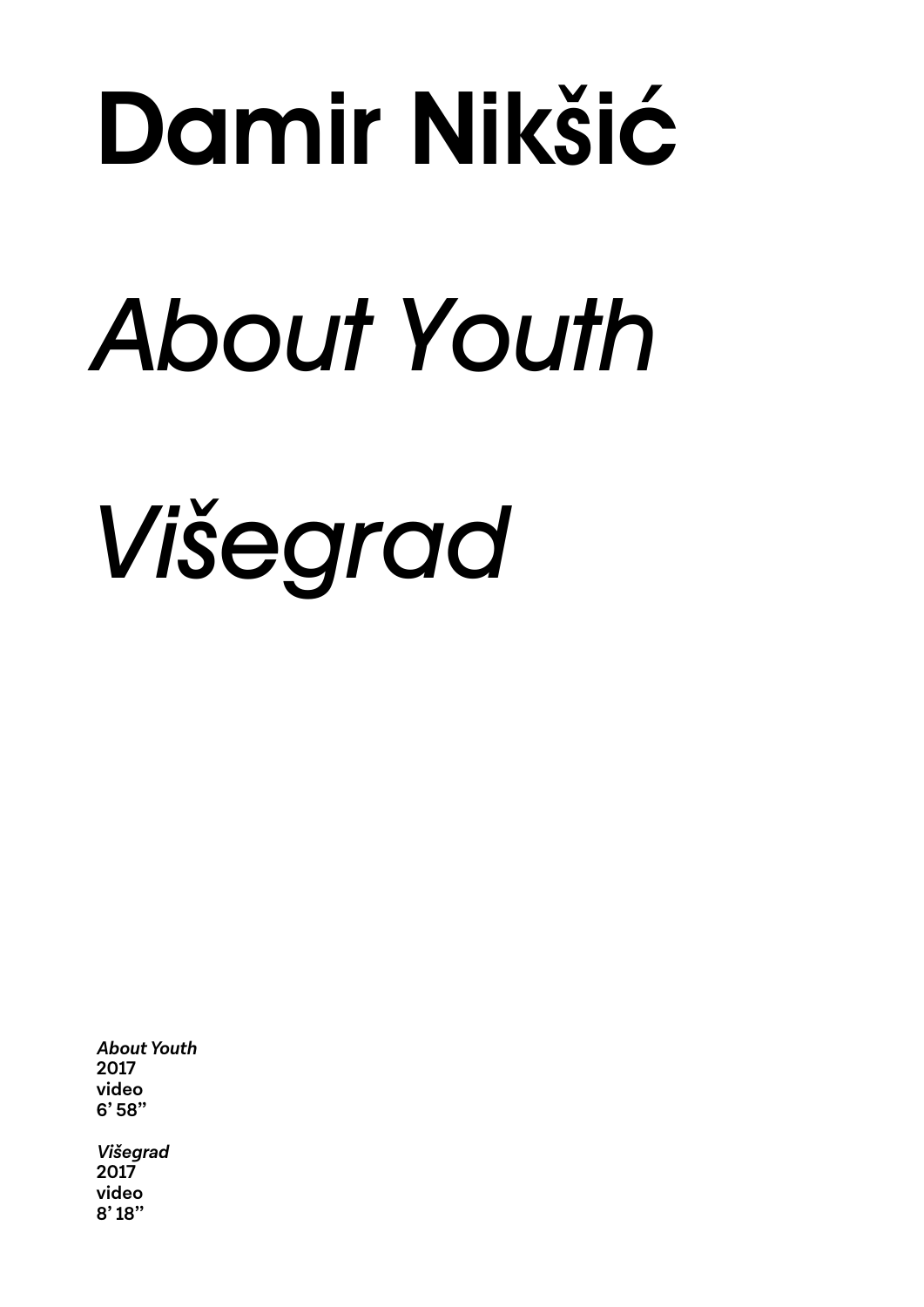**In times of pseudo-democratic declarations and the thirst for media sensations, multimedia artist Damir Nikšić assumes the role of a satirical commentator, posting his video-reportages on social networks. "I am an archaeologist of the collective subconscious and I create in situ, which means I work directly on site. My work is site-specific; I unearth the various beasts of the subconscious, and then, when I act it out, when I present it, people recognize those beasts in me, and in themselves…."** 

**In this exhibition, Nikšić presents two videos, About Youth and Višegrad, where the critique of socio-political phenomena extends the boundaries of daily politics and political discussions on the Bosnian and Herzegovinian ground. Using direct speech and black humour, Nikšić thematises political and economic corruption as well as the increase in nationalist and conservative tendencies, which he sees as the specific side effects of globalisation. As a counterpoint to political correctness, humour here becomes a medium of self-criticism, a protection against arrogant and egoistical politics.**

**Video About Youth looks into the increasing number of young people who are leaving Bosnia and Herzegovina, not only because of economic stagnation but also because of the stale social climate where everyday life, as the result of national and ethnic divisions, becomes dysfunctional.** 

**The Video-reportage Višegrad analyses the construction of national identity and spatial memory. It explores the making of Andrićgrad, an ongoing construction project in Višegrad, which was financed by the Republic of Srpska and film director Emir Kusturica with approximately five million euros. What unfolds before our eyes is the bizarre projection of a town where the urban-planning project follows the idea of neo-classicist face lifting the town's facades, thus neglecting and disregarding the history. As Nikšić explains, "it's a masonic approach to town construction (…) space means memory; the way you organize space, places where you put things – these are the places of memory."**

In Zeiten pseudodemokratischer Erklärungen und medialer Sensationen nimmt der Multimediakünstler Damir Nikšić die Rolle eines satirischen Kommentators ein, der seine Videoreportagen in sozialen Netzwerken veröffentlicht. "Ich bin ein Archäologe des kollektiven Unterbewusstseins und arbeite in situ, das heißt, ich bin direkt vor Ort aktiv. Meine Arbeit ist ortsspezifisch; ich hole die verschiedenen Bestien des Unterbewusstseins hervor und dann, wenn ich sie verkörpere, wenn ich sie präsentiere, erkennen die Menschen diese Bestien in mir und an sich selbst …"

In dieser Ausstellung präsentiert Nikšić zwei Videos, About Youth und Višegrad, in denen die Kritik gesellschaftspolitischer Phänomene die Grenzen von Tagespolitik und politischen Diskussionen in Bosnien-Herzegowina erweitert. In direkter Rede und mit schwarzem Humor thematisiert Nikšić die politische und ökonomische Korruption ebenso wie die Zunahme nationalistischer und konservativer Tendenzen, die er als spezifische Nebenwirkungen von Globalisierung betrachtet.

Das Video About Youth setzt sich mit der ansteigenden Zahl junger Menschen auseinander, die Bosnien und Herzegowina verlassen, nicht nur aufgrund der wirtschaftlichen Stagnation, sondern auch wegen des schalen sozialen Klimas, in dem nationale und ethnische Spannungen zu einem dysfunktionalen Alltag führen. Als Kontrapunkt zur politischen Korrektheit wird Humor hier zu einem Medium der Selbstkritik, einem Schutz vor arroganter und egoistischer Politik.

Die Videoreportage Višegrad analysiert die Konstruktion von nationaler Identität und räumlichem Gedächtnis. Untersucht wird die Entstehung von Andrićgrad, einem laufenden Bauprojekt in Višegrad, das von der Republik Srpska und dem Filmregisseur Emir Kusturica mit rund fünf Millionen Euro finanziert wurde. Vor unseren Augen entfaltet sich die bizarre Projektion einer Stadt. Während das städtebauliche Projekt dem neoklassizistischen Facelifting von Fassaden folgt, wird die Geschichte vernachlässigt und ignoriert. Nikšić erklärt: "Es ist eine freimaurerische Herangehensweise an den Städtebau (...) Raum bedeutet Erinnerung; die Art, wie du Raum organisierst, wo du Dinge einfügst – das sind die Orte der Erinnerung."

**Ksenija Orelj**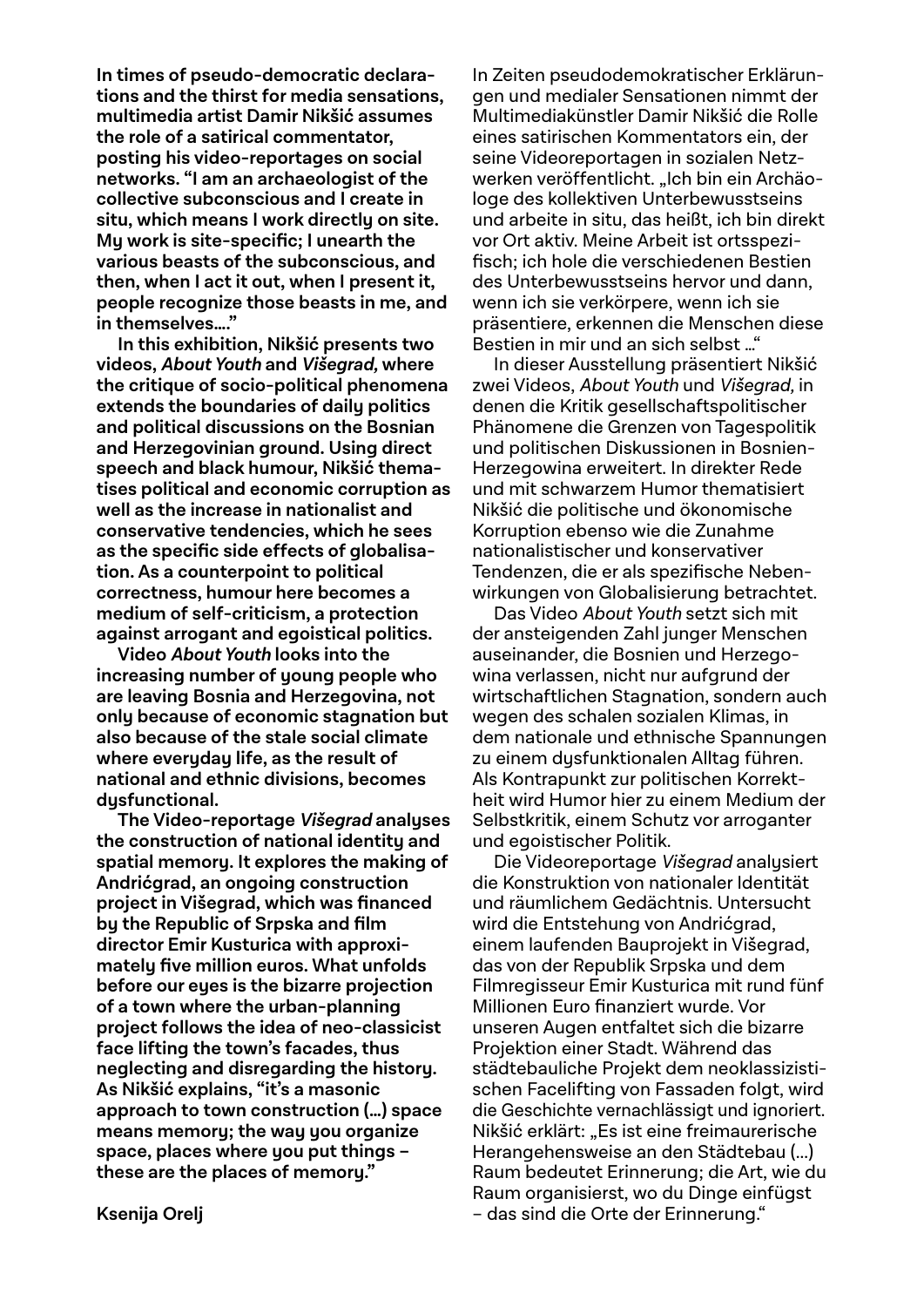### Alicja Rogalska Łukasz Surowiec *Tear Dealer*

**2014 video 11' 58''**

**2014 150ml of human tears, glass 28 x 10 cm**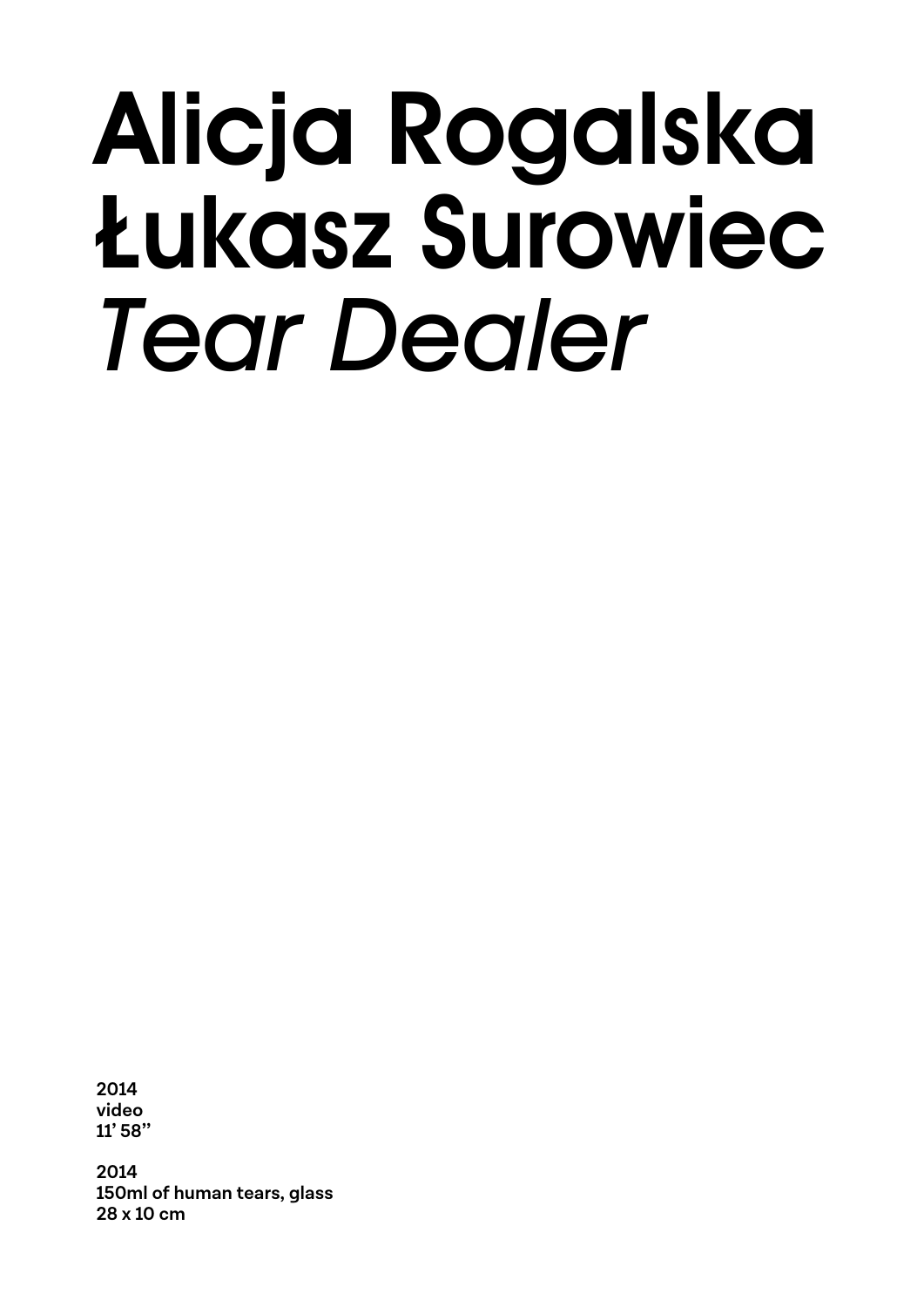**Tear Dealer opened for a few days in July 2014 on a high street lined with pawnshops, second-hand shops and loan sharks in Lublin, south-eastern Poland, which is an area of high unemployment and socio-economic exclusion. In specially arranged premises reminiscent of a bank, a beauty salon or a dressing room, people could produce and sell their tears for approximately €25 for 3ml (just over half a teaspoon).** 

**The project constituted a perverse reversal of the logic of affective labour, allowing people to collectively express and capitalize on their feelings of despair, anger, sadness and frustration. This created an economically justifiable but ethically questionable situation. Nearly 200 people participated in the project, which had to close early because funds were exhausted sooner than predicted. Tear Dealer attracted huge media attention and coverage worldwide sparking a discussion on the commercialization of emotions. The project was commissioned by Rewiry – Socially Engaged Art Workshop in Lublin.**

Tear Dealer wurde im Juli 2014 für einige Tage in einer von Pfandhäusern, Second-Hand-Geschäften und Kredithaien gesäumten Straße in Lublin im Südosten Polens eröffnet, einem Gebiet mit hoher Arbeitslosigkeit und sozioökonomischer Ausgrenzung. In eigens eingerichteten Räumlichkeiten, die an eine Bank, einen Schönheitssalon oder eine Garderobe erinnerten, konnten Menschen Tränen produzieren und sie für den Preis von ca. 25 € für 3 ml (das entspricht einer Menge von knapp über einem halben Teelöffel) verkaufen.

Das Projekt stellte eine perverse Um kehrung der Logik affektiver Arbeit dar und erlaubte den Menschen, ihre Gefühle von Verzweiflung, Wut, Traurigkeit und Frustration auszudrücken. Es wurde damit eine ökonomisch vertretbare, aber ethisch fragwürdige Situation geschaffen. Fast 200 Personen nahmen an dem Projekt teil, das frühzeitig beendet werden musste, da die finanziellen Mittel erschöpft waren. Tear Dealer erregte weltweit große Medienaufmerksamkeit und löste Diskussionen über die Kommerzialisierung von Emotionen aus. Das Projekt ist im Auftrag von Rewiry – Socially Engaged Art Workshop in Lublin entstanden.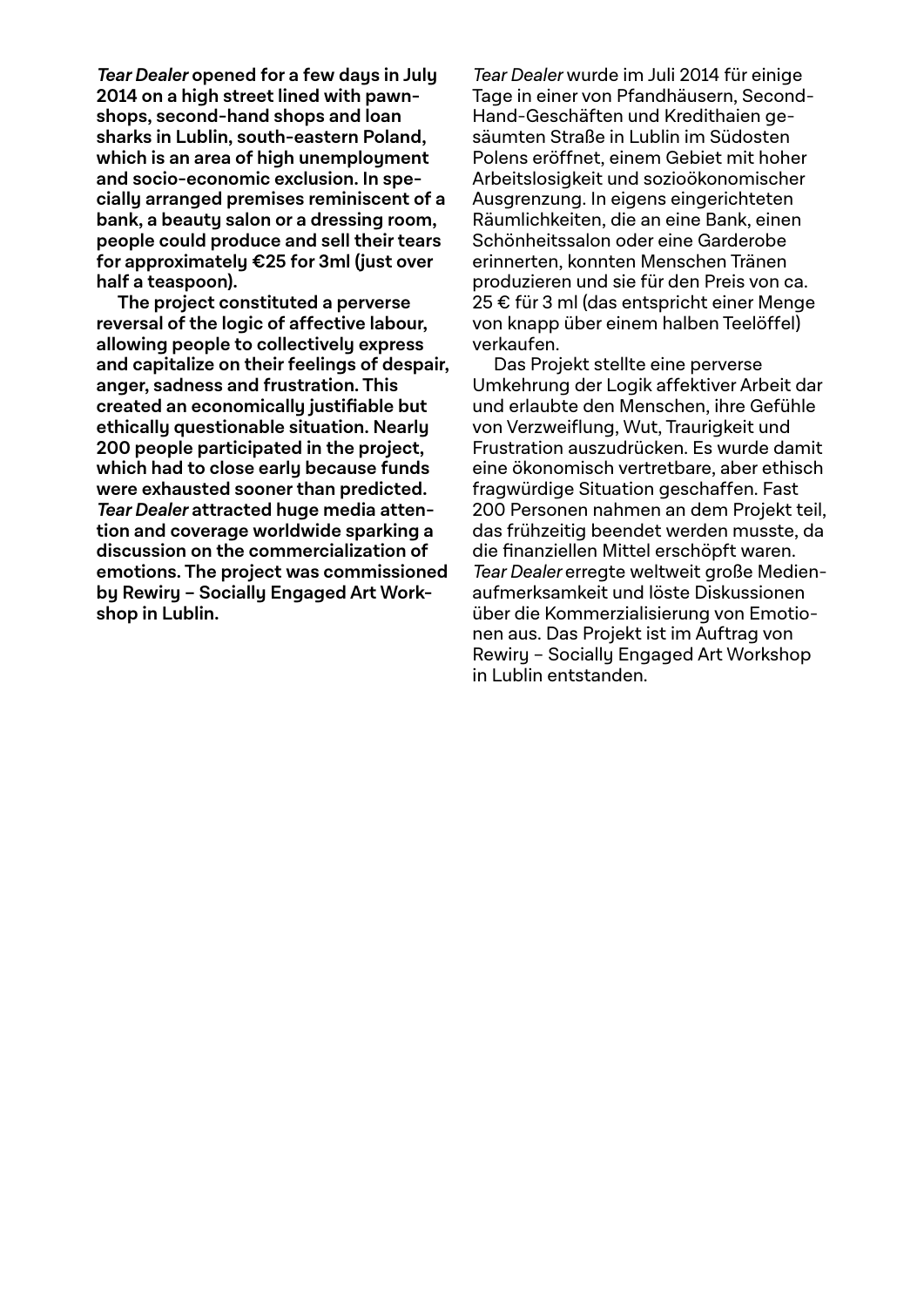### Nika Rukavina *Manual for house repairs*  for women

**2018 lumocolor pen 13 x 21 cm**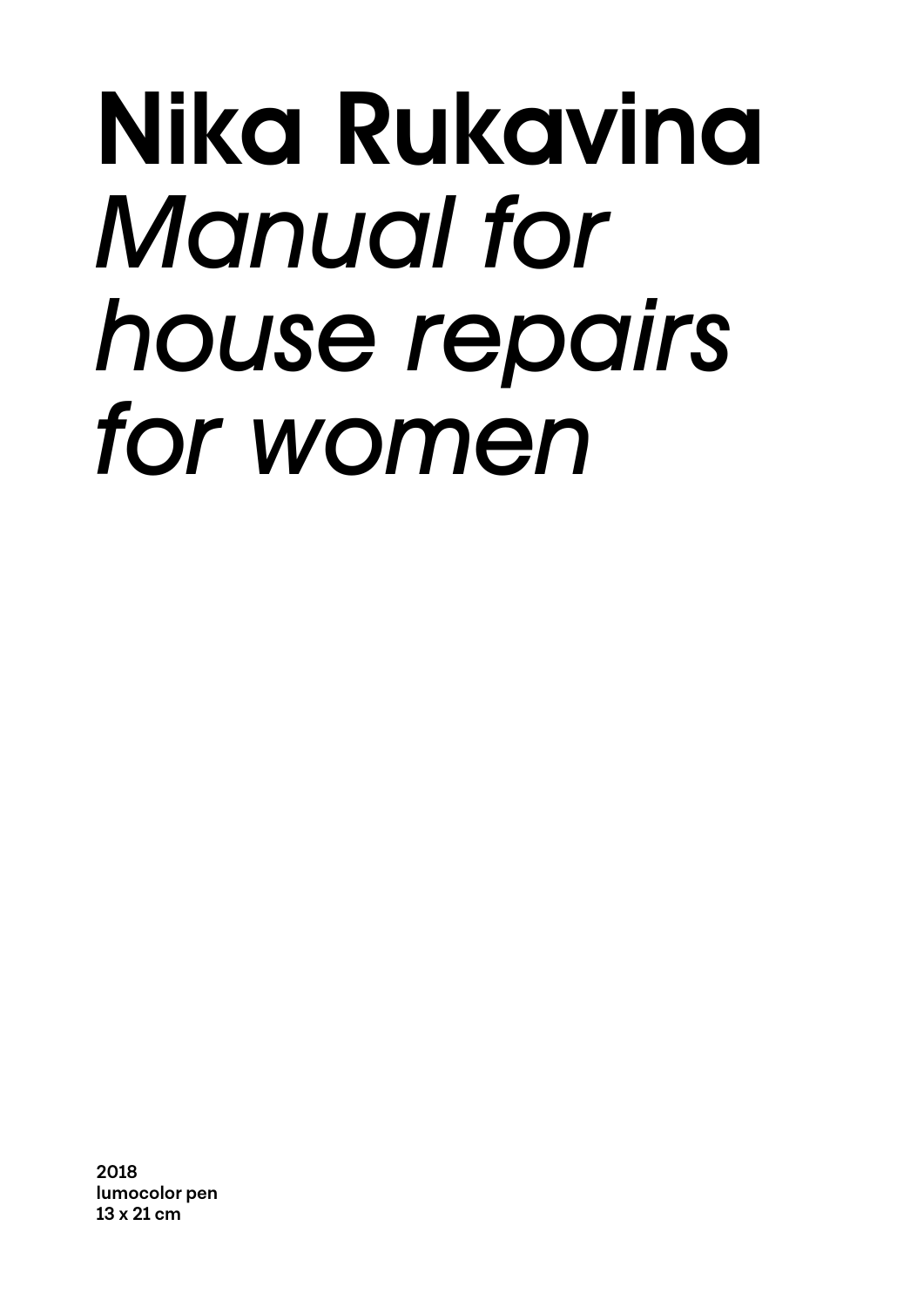**I have been working as a handywoman for years to round up my artistic budget. Most of the repair work I do is for my female friends or my family members who asked me many times to teach them to do small repairs by themselves, so this is a project for them. I'm working on a comic book on house repairs for women, where I will explain some of the most common problems and repair**  works that you can find in your home. **My book addresses women not because men can't use it but because of all the "pink tools" (tools made in "girly" shapes with weird forms, furs and glitter) that are produced specially for women and that in most cases are useless. It is for them to fi ght this distorted picture of capitalistic empowerment of women that in a way is saying "you are equal you can do it all but the tools we are gonna give you are useless".**

**A woman can do the same things as a man and most of the time the only problem they encounter with regular tools is that they are too big and too heavy. In the book I explain how to use some tricks and apply your whole body weight to do the job. Anyone can learn it, if not to do the job by themselves, simply to know how to talk to the worker who does the job for you. I hope that someday somebody will seize the opportunity to produce at least affordable working pants for women so I don't have to work in oversized pants anymore.**

Ich arbeite seit Jahren als Handwerkerin, um mein künstlerisches Budget aufzubessern. Die meisten Reparaturarbeiten, die ich mache, sind für meine Freundinnen oder meine Familienmitglieder, die mich schon oft gebeten haben, ihnen beizubringen, kleine Reparaturen selbst zu machen. Dies ist also ein Projekt für sie.

Derzeit zeichne ich an einem Comic-Buch über Hausreparaturen für Frauen, in dem ich einige der häufigsten Reparaturarbeiten erkläre. Mein Buch ist nicht an Frauen gerichtet, weil es für Männer weniger geeignet wäre, sondern wegen all der "rosa Werkzeuge" (seltsam geformte "Mädchenwerkzeuge" mit Pelzen und Glitzer), die speziell für Frauen produziert werden und in den meisten Fällen nutzlos sind. Es ist für sie, um dieses verzerrte Bild des kapitalistischen Empowerments von Frauen zu bekämpfen, das in gewisser Weise sagt: "Du bist gleich, du kannst alles tun, aber die Werkzeuge, die wir dir geben, sind wertlos".

Eine Frau kann dieselben Dinge tun wie ein Mann. Meistens ist das einzige Problem von normalem Werkzeug, dass es zu groß und zu schwer ist. Im Buch erkläre ich Tricks, wie man für die Ausführung von Arbeiten sein ganzes Körpergewicht einsetzen kann. Jeder kann das lernen, wenn nicht, um es selbst zu machen, dann einfach, damit man weiß, wie man mit jemandem spricht, der die Arbeit für einen erledigt. Ich hoffe, bald wird irgendwer die Gelegenheit wahrnehmen und zumindest bezahlbare Arbeitshosen für Frauen herstellen, sodass ich nicht mehr in übergroßen Hosen arbeiten muss.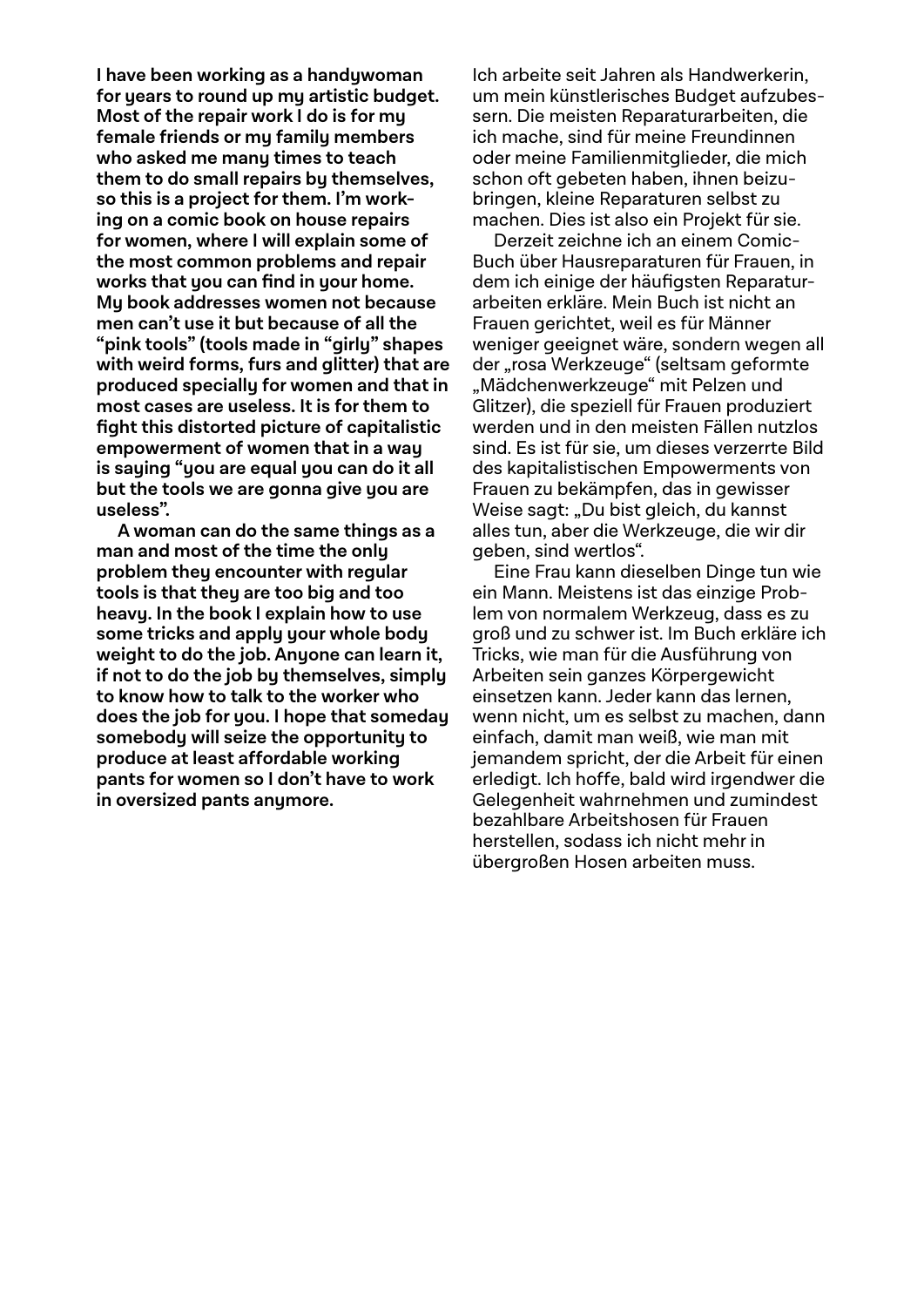## Iva Simčić *3:2*

**3 : 2 #1 2009 mixed media on paper 96 x 146 cm**

**3 : 2 #2 2009 mixed media on paper 96 x 146 cm**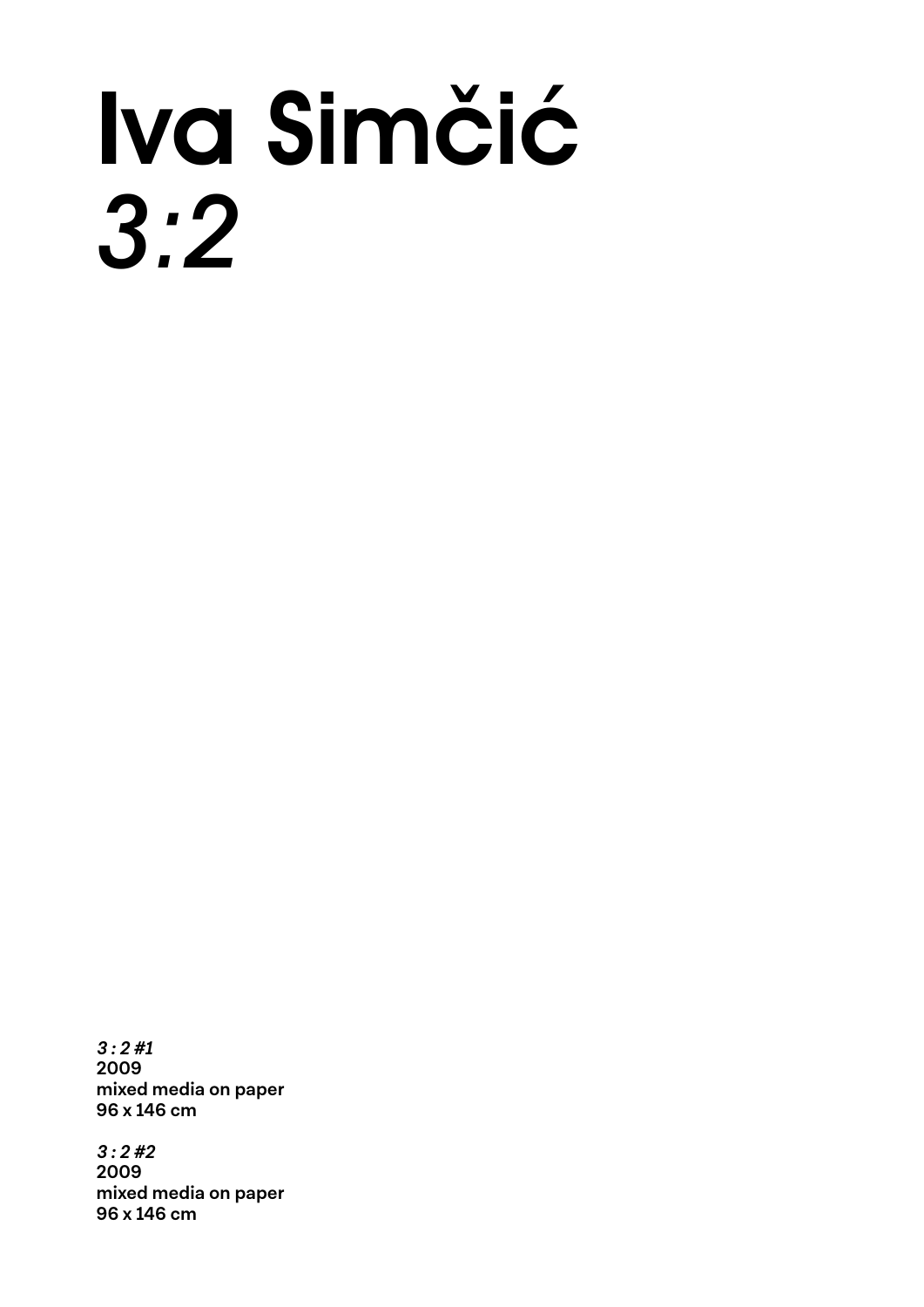**In some living room a group of video game players are sitting together engaging with their game.**

**Rooted in the couch, they are highly concentrated; their gestures appear minimal, mechanical and monotonous as they barely move. It almost seems as if their bodies create some strange "living environment" for displaced action that doesn't take place among them but on a TV screen.** 

**As a "viewer" present in the room (a non player) I would often keenly observe the gamers as they identified with the virtual soccer stars (selecting their carefully "crafted" virtual identities) and "played them" on the screen. As a viewer not meant to hold a joystick (only 4 players can play at the time) I would always be a non-participant amongst gamers, all of whom, clearly, had always preferred a virtual soccer experience to a real physical field game.** 

**My position was to observe someone else's mediated (via TV screen) soccer "practice". The reality of a physical field game was not replaced by the reality of a total virtual experience (where one is fully submerged in a virtual reality and therefore experiencing something that almost "feels" physical) but it was rather a total immersion into an onscreen action caused by restrictive, almost automatic hand movements. In those gaming sessions I was often overwhelmed by the feeling that I was part of a static but "living" stage or scenery that served as a backdrop for an action taking place in a "not living" – digital – realm.** 

**This scenario served as a reference point for my paintings, depicting game players without physiognomies (as their "human" identities seem irrelevant) painted in typical game playing positions: bodies leaning forward in a tense twitch, hands clutching joy pads. These figurative motives (almost schemes) repeat numerous times on a paper as they overlap, superimpose and gradually become more and more abstract. Finally, the "figurative" merges with the patterns of depicted wallpapers, curtains, couches, and tiles. I mimic the monotonous, predetermined motions of the game players** 

Stellen Sie sich Folgendes vor:

Mehrere Personen sind in irgendeinem Wohnzimmer versammelt und beschäftigen sich mit ihrem Video-Spiel.

Wie angenagelt sitzen sie auf der Couch und sind hoch konzentriert. Weil sie sich kaum bewegen, wirken ihre Gesten mechanisch und eintönig. Es erscheint fast so, als bildeten ihre Körper einen seltsamen "Lebensraum" für die ausgelagerten Handlungen, die nicht zwischen ihnen, sondern auf einem Fernsehbildschirm stattfinden.

Als "Zuschauerin" im Raum (eine Nicht-Spielende) habe ich die Spieler oft genau dabei beobachtet, wie sie sich mit den virtuellen Fußballstars identifizierten (indem sie ihre sorgfältig "gefertigten" virtuellen Identitäten auswählten) und sie auf dem Bildschirm "spielten". Als Zuschauerin, der kein Joystick zugedacht war (nur vier Spieler können normalerweise gleichzeitig spielen), sollte ich immer eine Nicht-Teilnehmende unter Spielenden bleiben, die alle ein virtuelles Fußballerlebnis einem realen Feldspiel vorzogen.

Meine Rolle war es, die (über den TV-Bildschirm) vermittelte Fußball-Praxis eines anderen zu beobachten. Die Realität eines physischen Feldspiels wurde dabei nicht durch die Realität einer totalen virtuellen Erfahrung ersetzt (bei der man völlig in die virtuelle Realität versunken ist und daher etwas erlebt, das sich beinahe "physisch" anfühlt). Vielmehr handelte es sich hierbei um die totale Immersion in eine On-Screen Aktion, verursacht durch restriktive, fast automatische Handbewegungen.

In diesen Gaming-Sessions war ich oft überwältigt von dem Gefühl, Teil einer statischen, aber "lebendigen" Bühne oder Szenerie zu sein, die als Kulisse für eine Aktion diente, die in einem "nicht lebenden" – digitalen – Bereich stattfand.

Dieses Szenario stellte den Bezugspunkt für meine Bilder dar, die Spieler ohne Physiognomien zeigen (da ihre "menschlichen" Identitäten irrelevant sind), gemalt in typischen Spielpositionen: in nervösem Zucken nach vorne gebeugte Körper, Joy-Pads umklammernde Hände. Diese figurativen Motive (fast Schemata) wiederholen sich vielfach auf dem Papier,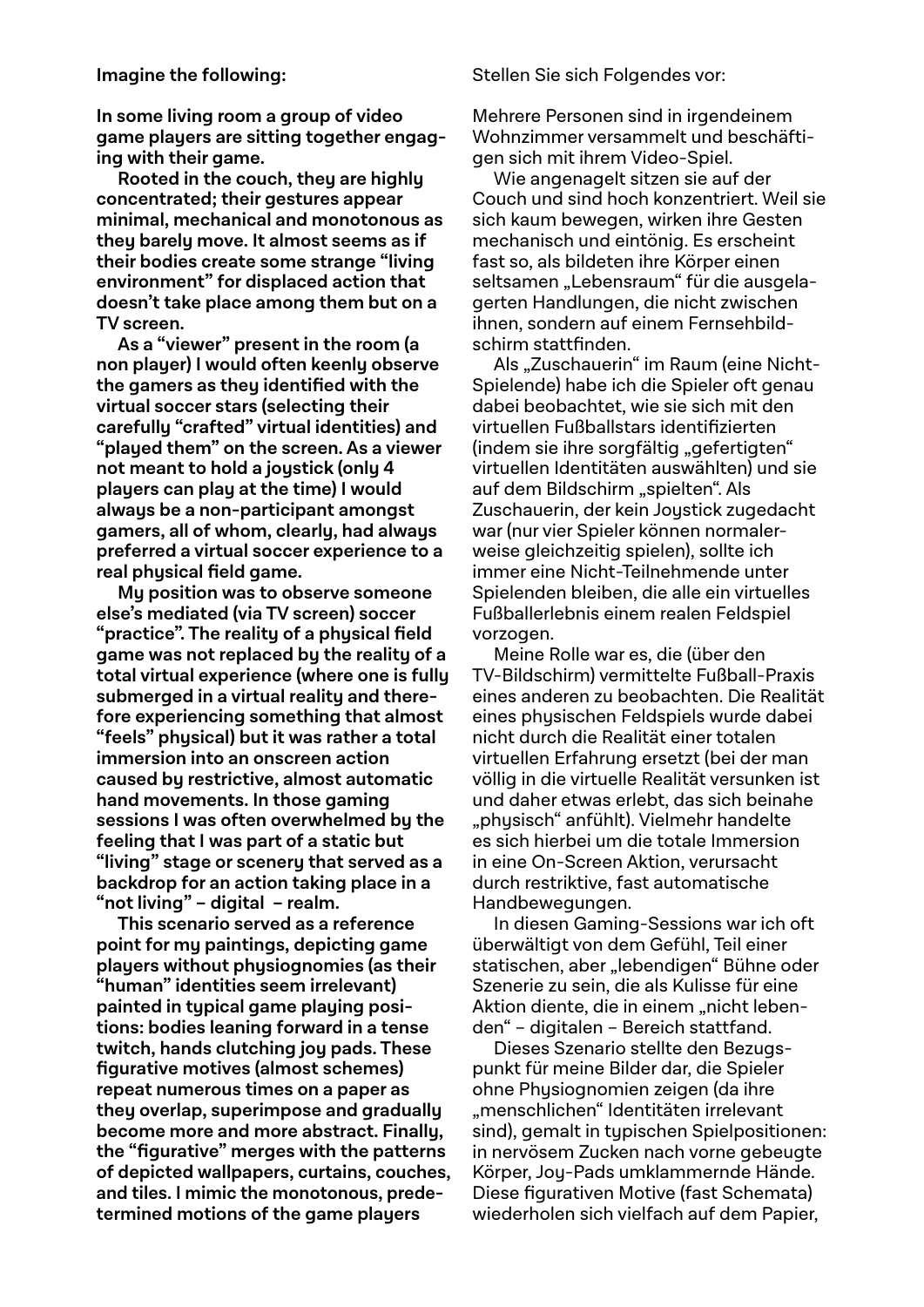**through my own "mechanical gestures" – pattern making. The linear figuration which I replicate in my paintings eventually becomes ornament like.** 

indem sie sich überlappen, überlagern und allmählich immer abstrakter werden. Schließlich fügt sich das "Figurative" in die Muster der dargestellten Tapeten, Vorhänge, Sofas und Fliesen ein. Ich ahme die mechanischen, monotonen und vorherbestimmten Bewegungen, die die Spieler ausführen, mit meinen eigenen "mechanischen Gesten" nach. Die lineare Figuration, die ich in meinen Bildern repliziere, wird schließlich ornamentartig.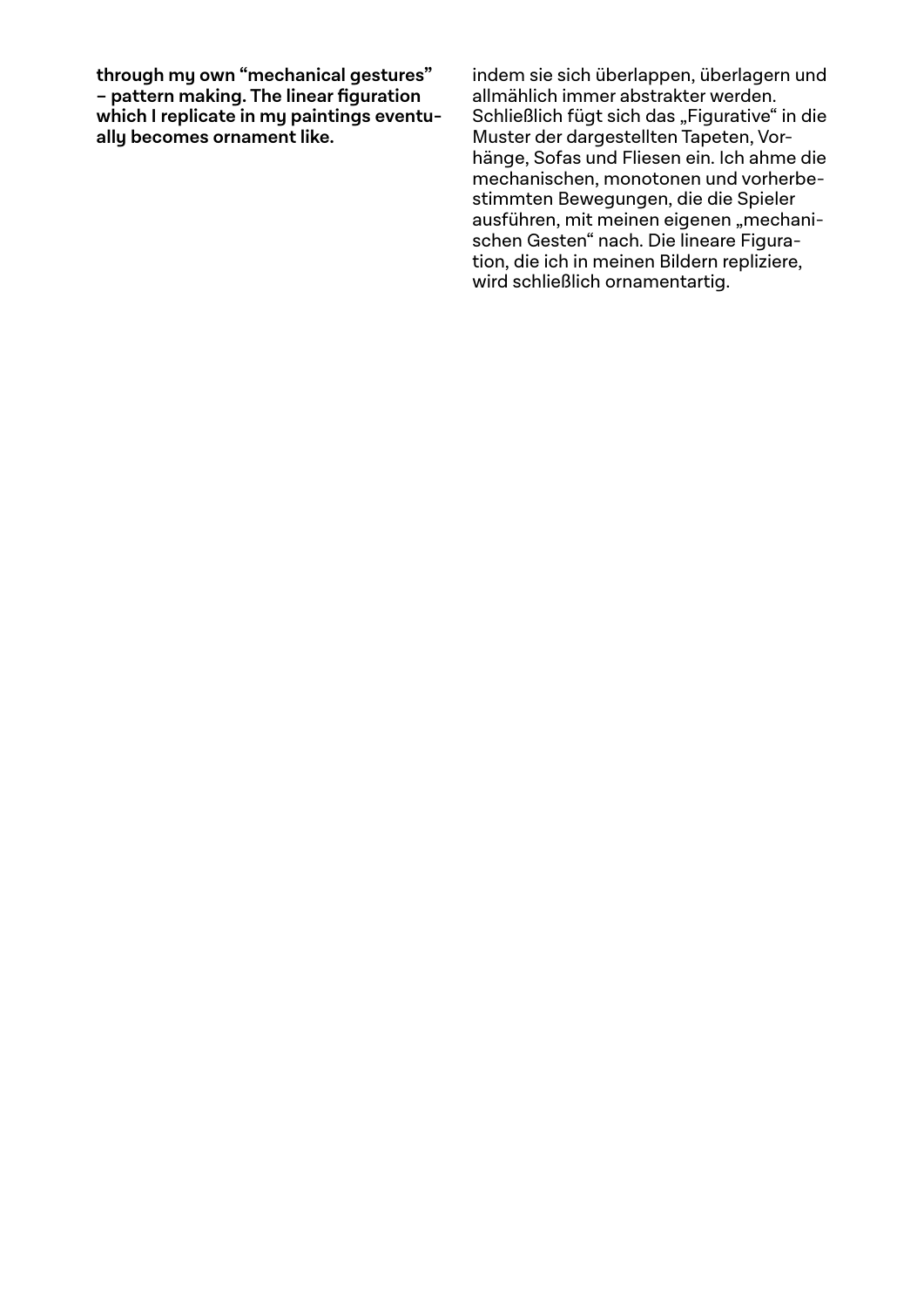### Irena Sladoje Iva Simčić

**Hold That Thought 2018 various drawing materials on rice paper, 40 drawings 46 x 70 cm each**

**Measure for Measure 2018 pencil on panel 24 x 18 cm**

**Measure for Measure 2018 small golden 1 gram, 24 carat plaque mounted on panel**

**Time Off 2018 HD Video 20'**

**Measure for Measure 2018 20 photographs variable dimensions**

**Measure for Measure 2018 fi shing net variable dimensions**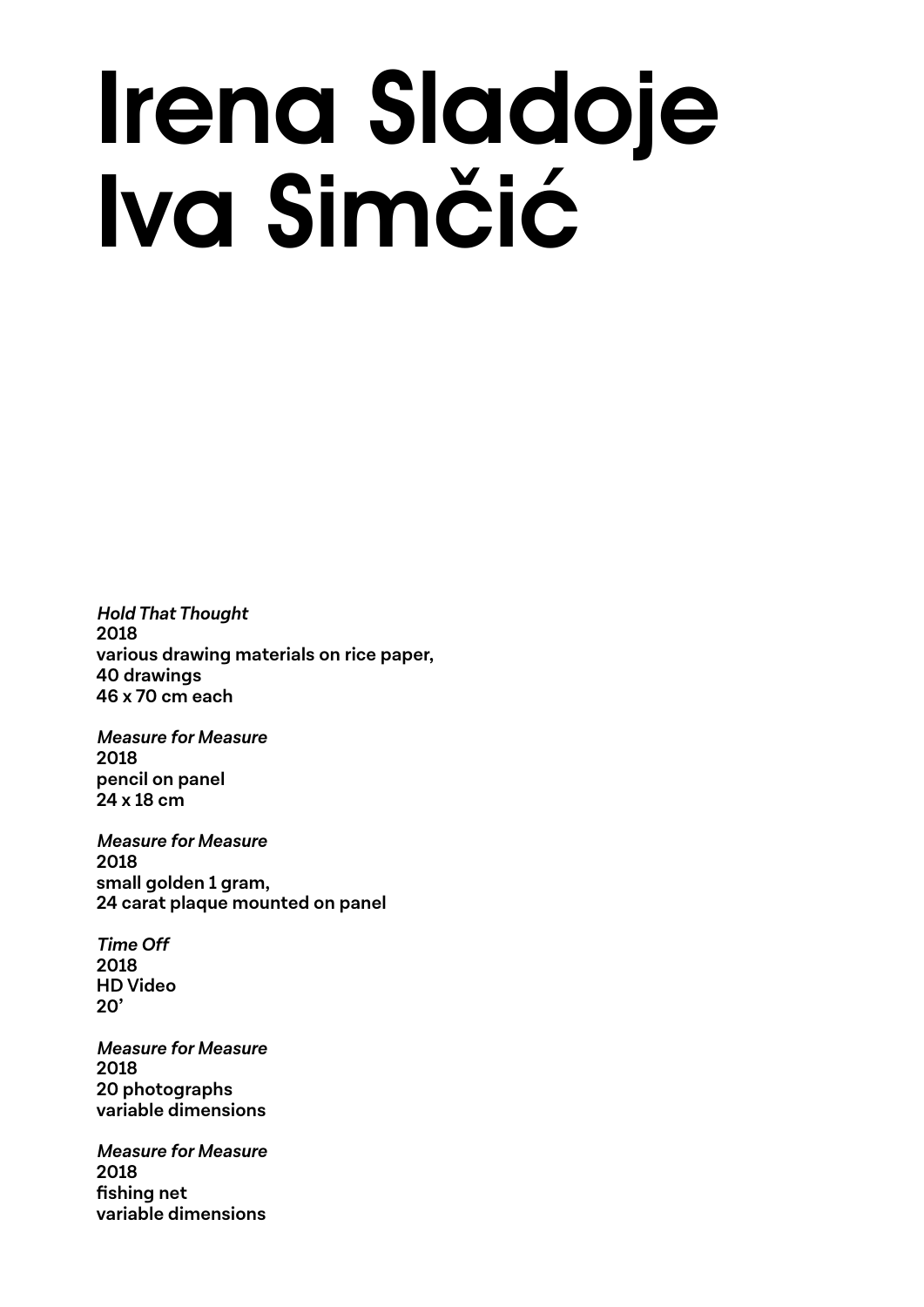**Measure for Measure is a multi-media collaborative project thematizing "collaboration" and addressing the issue of productivity in art. How is it possible to measure the level of productivity of all contributing sides / artists, assuming that a quantitative value of each contribution has to be put in relation to the input of others involved? Furthermore, how can the qualitative dimension of the collaboration, as well as the value of the fi nal product / artefact be determined?**  Is it possible to figure out who contribut**ed more?**

**Creating their lyrics, photographs, diaries, drawings, videos, etc. the artists decided for the humorous "route": In this manner they intended to lure the viewer into their process of "art making".**

**The starting intention, based on the premise of the impossibility to measure who of the sides involved in collaboration is the "better" artist, takes a turn and becomes a systematic speculation questioning the nature of an artefact itself. Is an artefact the sole bearer of value? Or is the value in the entire artistic creative process, starting with the idea? Can an idea remain autonomous in respect to its materialization into an "art object" and does it have a value on its own? And what is the nature of the value we are referring to?**

**Through various media used, while "measuring" and questioning the quantity / quality of thoughts that are to be put "into the service" of art, the created dialog of two artists opens a critical discourse problematizing objectivity (or a sole possibility of being objective) while evaluating the notion of value, as well as the urgent need for critical thinking in contemporary art.**

Measure for Measure ist ein multimediales Gemeinschaftsprojekt, das sich dem Thema "Kollaboration" widmet und sich so mit der Produktivität in der Kunst auseinandersetzt. Wie ist es möglich, das Produktivitätsniveau aller Beitragenden zu messen, wenn man davon ausgeht, dass der quantitative Wert jedes Beitrags in Bezug zu den Beiträgen der anderen Beteiligten gesetzt werden muss? Wie kann darüber hinaus die qualitative Ebene der Zusammenarbeit sowie der Wert des Endprodukts / Artefakts bestimmt werden? Ist es möglich, zu ermitteln, wer mehr beigetragen hat?

Beim Verfassen ihrer Texte, Fotos, Tagebücher, Zeichnungen, Videos etc. entschieden sich die Künstlerinnen für den "humorvollen Weg": Auf diese Art und Weise möchten sie die Betrachter innen in ihren Prozess des "Kunstmachens" hineinführen. Die anfängliche Absicht, die von der Unmöglichkeit ausgeht, zu messen, welche der beteiligten Seiten einer Zusammenarbeit der oder die "bessere" Künstler\_in ist, wendet sich und stellt schließlich, sustematisch spekulierend, die Natur eines Artefakts selbst in Frage. Ist das Artefakt der einzige Wertträger? Oder liegt der Wert im gesamten künstlerischen Schaffensprozess, beginnend mit der Idee? Kann eine Idee hinsichtlich ihrer Verwirklichung zu einem "Kunstobjekt" autonom bleiben und hat sie einen eigenen Wert? Und wie ist der Wert beschaffen, auf den wir uns beziehen?

Durch den Einsatz verschiedener Medien wird die Messung der Quantität/ Qualität von Gedanken in Frage gestellt. Der auf diese Weise entstehende Dialog zweier Künstlerinnen eröffnet einen kritischen Diskurs, der die Objektivität (oder das Normativ des Objektiven) problematisiert. Dabei wird der Wertbegriff an sich einer Bewertung unterzogen sowie die Dringlichkeit seiner Hinterfragung in der zeitgenössischen Kunst aufgezeigt.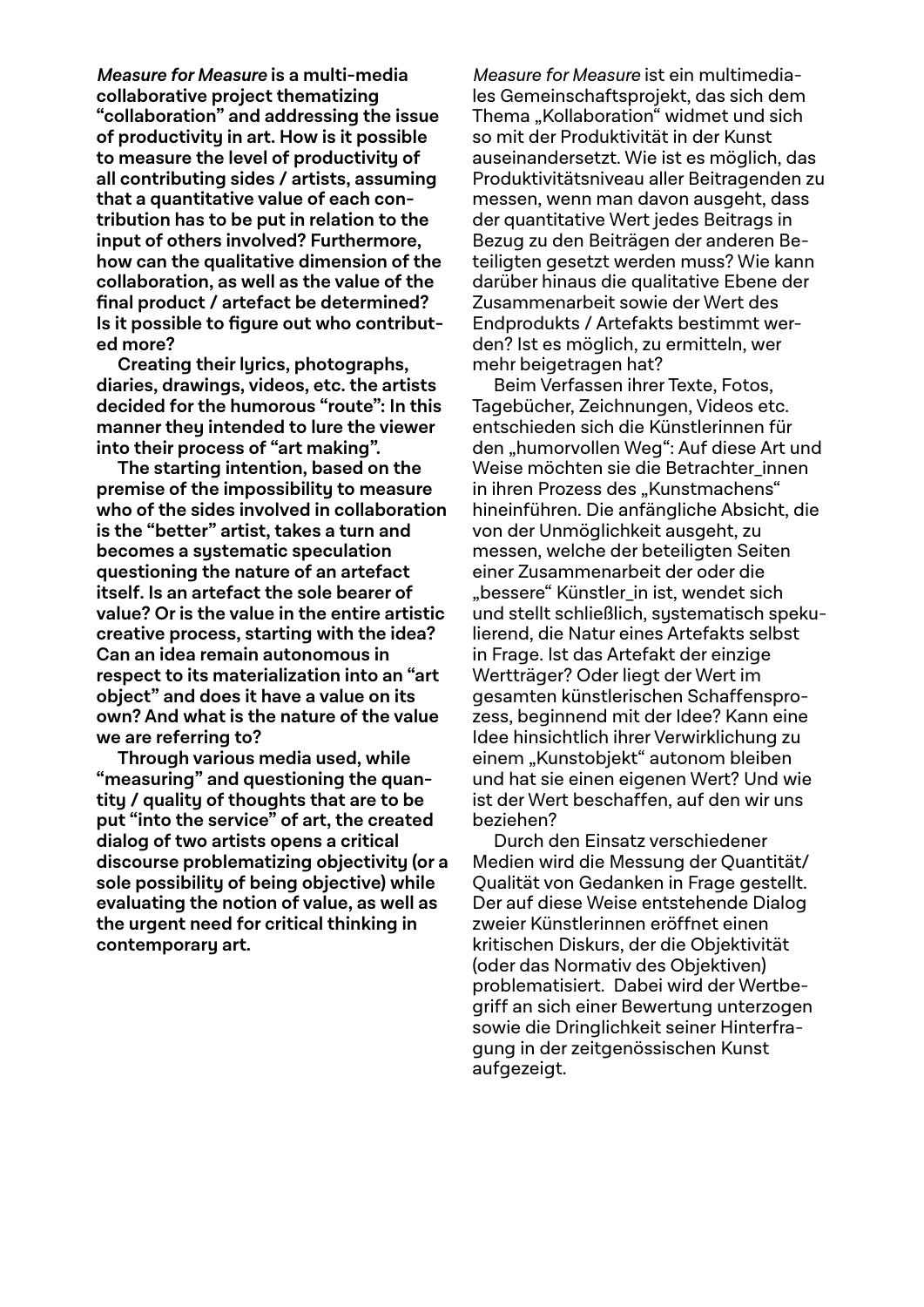### Borjana Ventzislavova *Inspiration, my world's vibration*

**HD Video 12'56'' ongoing**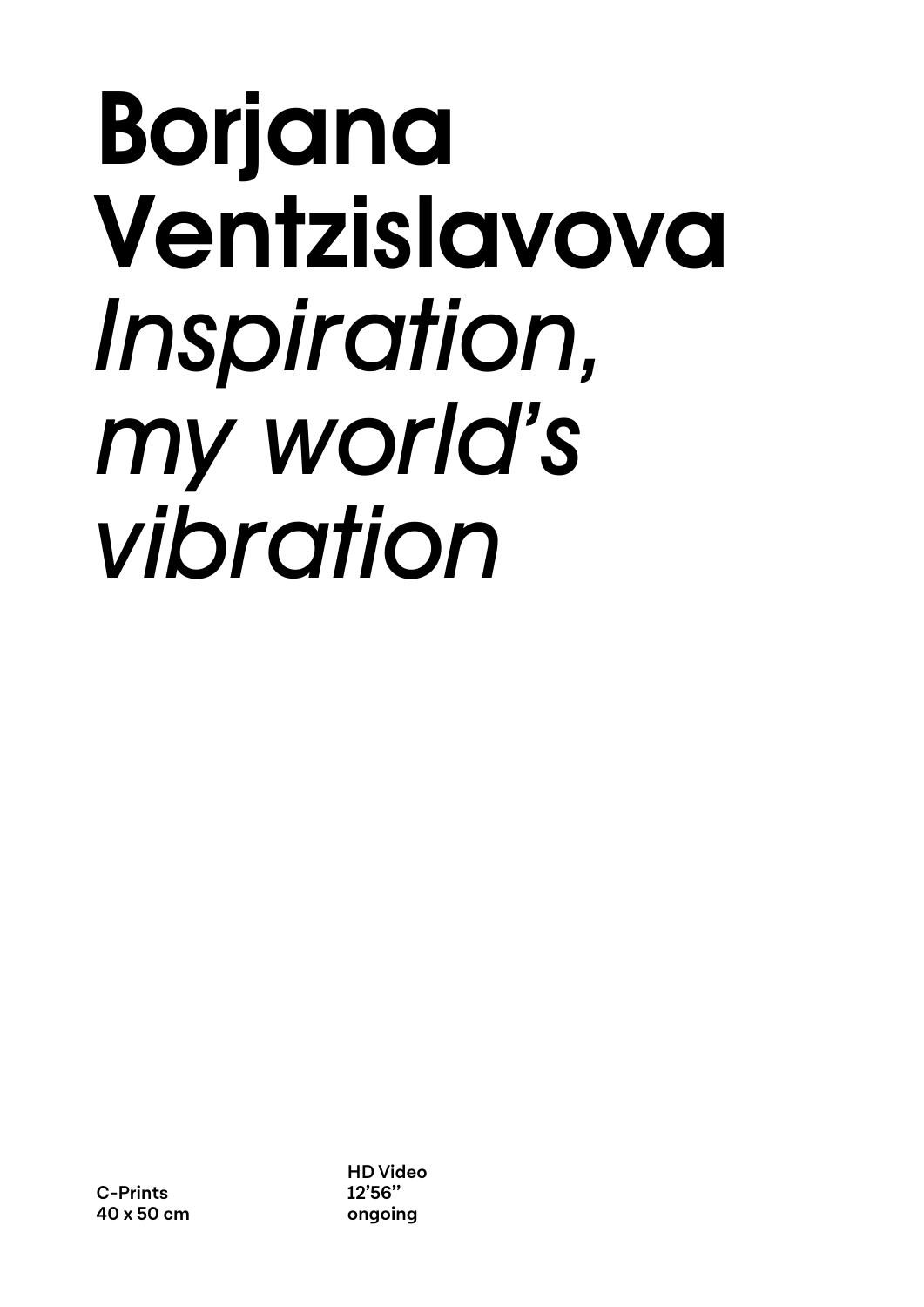**For her long term project Inspiration, my world's vibration Borjana Ventzislavova invites art workers, whose practice**  has somehow influenced her work. The **protagonists are offered to spend 3'14" in front of her camera by doing nothing**  (their personal definition of doing noth**ing). Every participant is also asked to provide a physical object that is related to their creative process. In addition to the video, Borjana shows a series of photographs of the borrowed objects.**

Für ihr Langzeitprojekt Inspiration, my world's vibration lädt Boriana Ventzislavova Kunstschaffende ein, deren Praxis ihre Arbeit beeinflusst hat. Den Protagonisten wird angeboten, 3'14" vor ihrer Kamera zu verbringen und nichts zu tun. Dabei geht es um ihre jeweilige persönliche Definition von Nichtstun. Außerdem wird jeder und jede der Teilnehmer\_innen gebeten, ein physisches Objekt zur Verfügung zu stellen, das mit seinem kreativen Prozess verbunden ist. Zusätzlich zum Video zeigt Borjana eine Fotoserie der geliehenen Objekte.

**With the participation of the art workers**

Mit Teilnahme der Kunstschaffenden

**James Benning Mara Matuschka Joseph Ravens Constanze Ruhm**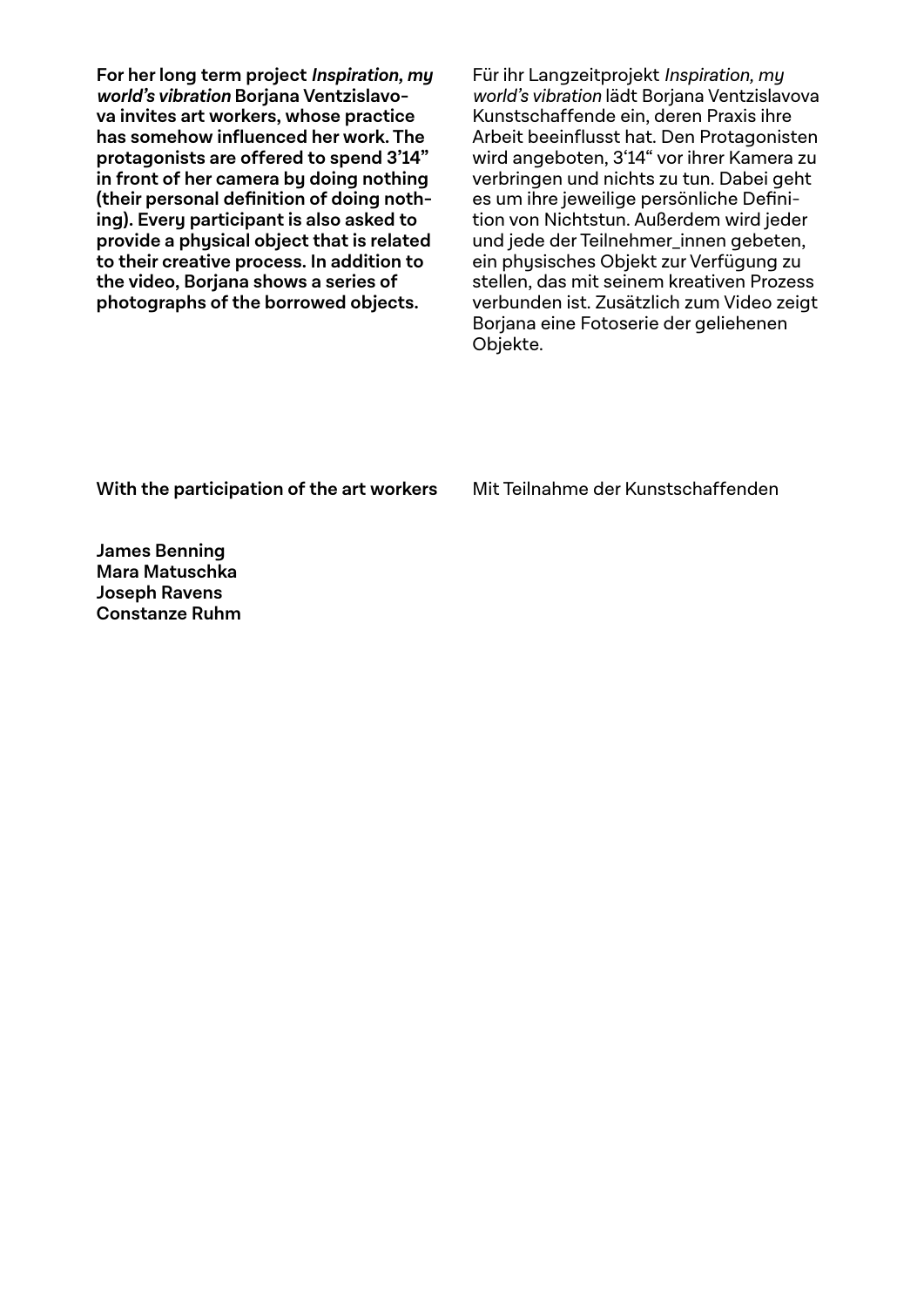### AUSSTELLUNG **EXHIBITION**

### productive work what is it supposed to be?

28. 6. — 2. 9. 2018 frei\_raum Q21 exhibition space MuseumsQuartier Wien Museumsplatz 1 A-1070 Wien www.q21.at

Kuratorin **curator** Anamarija Batista

Direktor **director** MuseumsQuartier Wien Christian Strasser

Künstlerische Leiterin **artistic director** frei raum O21 exhibition space Elisabeth Hajek

Assistenz der Kuratorin **assistant to the curator** Carolina Laura Rotter

Assistenz der künstlerischen Leitung **assistant to the artistic director** Esther Brandl

Ausstellungsdesign **exhibition design** Darko Miličević

### KÜNSTLER\*INNEN **ARTISTS**

Bar du Bois (AUT) Dušica Dražić (SRB/BEL)\* Igor Eškinja (HRV) Tomislav Gotovac (HRV) & Dražen Žarković (HRV) Ana Hušman (HRV)\* Jiří Kovanda (CZE) Nina Kurtela (HRV)\* & Hana Erdman (USA) Dariia Kuzmych (UKR/GER)\* & Svitlana Selezneva (UKR)\* Christina Lammer (AUT) Tihana Mandušić (HRV)\* Damir Nikšić (BIH) Alicja Rogalska (POL/GBR)\* & Łukasz Surowiec (POL)\* Nika Rukavina (HRV)\* Irena Sladoje (BIH)\* & Iva Simčić (BIH)\* Borjana Ventzislavova (AUT/BGR) Jakub Vrba (AUT/CZE)

\*Q21 Artist-in-Residence





**FUROPA INTEGRATION ÄUSSERES** BUNDESMINISTERIUM

Partner des Q21 Artist-in-Residence-Programms im MuseumsOuartier: tranzit.org Mit Unterstützung der ERSTE Stiftung